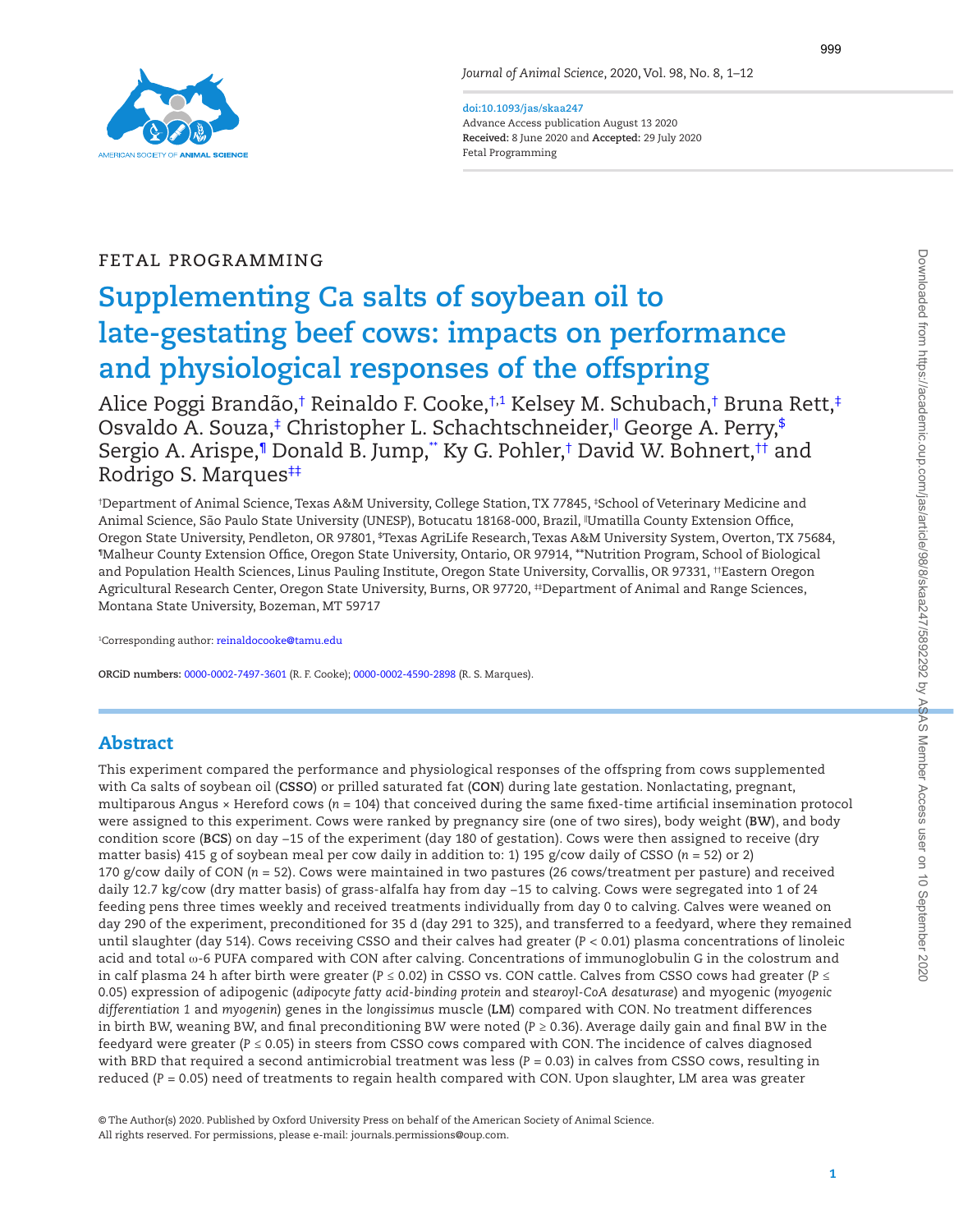(*P* = 0.03) in calves from CSSO cows compared with CON. Collectively, these results are indicative of programming effects on postnatal offspring growth and health resultant from CSSO supplementation to late-gestating cows. Hence, supplementing CSSO to beef cows during pregnancy might be a feasible alternative to optimize offspring productivity and welfare.

**Key words:** beef cows, Ca salts of soybean oil, offspring, pregnancy, supplementation

#### **Abbreviations**

L

| ADG           | average daily gain                         |
|---------------|--------------------------------------------|
| <b>BCS</b>    | body condition score                       |
| <b>BRD</b>    | bovine respiratory disease                 |
| <b>BS</b>     | blood sample                               |
| <b>BW</b>     | body weight                                |
| CON           | prilled saturated fat supplementation      |
| CSSO          | Ca salts of soybean oil                    |
| FA            | fatty acid                                 |
| FABP4         | adipocyte fatty acid-binding protein       |
| FASN          | fatty acid synthase                        |
| <b>HCW</b>    | hot carcass weight                         |
| IgG           | immunoglobulin G                           |
| LM            | longissimus muscle                         |
| LMB           | longissimus muscle biopsy                  |
| MyoD          | myogenic differentiation 1                 |
| <b>PCR</b>    | polymerase chain reaction                  |
| $PPAR-\gamma$ | peroxisome proliferator-activated receptor |
|               | gamma                                      |
| PUFA          | polyunsaturated fatty acids                |
| SCD           | stearoyl-CoA desaturase                    |

## Introduction

Maternal nutrition is a major extrinsic factor programming nutrient partitioning and development of fetal organ systems associated with health, production, and reproduction [\(Long](#page-10-0) [et al., 2010;](#page-10-0) [Silvestre et al., 2011](#page-11-0); [Garcia et al., 2014](#page-9-0)). Accordingly, nutritional management of late-gestating beef cows has been shown to directly impact the performance of the subsequent offspring via programming effects ([Funston et al., 2010;](#page-9-1) [Bohnert](#page-9-2) [et al., 2013](#page-9-2); [Marques et al., 2016\)](#page-10-1). However, the majority of the research conducted within this subject focused on energy and protein nutrition, and limited information exists about the potential impacts of supplementing polyunsaturated fatty acids (**PUFA**) to gestating cows on offspring productivity.

Research from our group reported that supplementing Ca salts of  $\omega$ -3 and  $\omega$ -6 PUFA to beef cows during late gestation improved offspring performance [\(Marques et al., 2017\)](#page-10-2). More specifically, calves born from cows supplemented with  $\omega$ -3 +  $\omega$ -6 PUFA had a greater average daily gain (**ADG**) in the feedlot and increased hot carcass weight (**HCW**), marbling, and *longissimus* muscle (**LM**) area compared with cohorts from nonsupplemented cows. These results were suggestive of programming effects from  $\omega$ -3 + ɷ-6 PUFA supplementation, by enhancing fetal skeletal muscle hypertrophy and adipocyte development during gestation, which translated into increased growth and marbling when offspring were provided high-energy anabolic feedlot diets ([Harper and Pethick,](#page-9-3) [2004](#page-9-3); [Du et al., 2010\)](#page-9-4). Nonetheless, the mechanisms underlying the outcomes reported by [Marques et al. \(2017\)](#page-10-2) still warrant investigation, including the specific role of  $\omega$ -3 and  $\omega$ -6 PUFA.

Linoleic acid and its o-6 PUFA derivatives have been associated with cell differentiation and development in young cattle ([Mangrum et al., 2016](#page-10-3); [Schubach et al., 2019](#page-10-4)). [Ricks et al.](#page-10-5) [\(2020\)](#page-10-5) recently reported that supplementing  $\omega$ -6 PUFA to beef cows during the last trimester of gestation, via Ca salts of soybean oil (**CSSO**), increased offspring growth up to weaning. These authors, however, did not evaluate postweaning performance of the offspring. In contrast, supplementing Ca salts of  $\infty$ -3 PUFA to gestating ewes had limited benefits to lamb preweaning and postweaning development [\(Coleman et al.,](#page-9-5) [2018;](#page-9-5) [Carranza Martin et al., 2018\)](#page-9-6). Therefore, supplementing CSSO to gestating beef cows may be more advantageous than the combination of  $\omega$ -6 +  $\omega$ -3 PUFA used by Marques et al. [\(2017\)](#page-10-2) and will help elucidate the specific programming roles of  $\infty$ -6 PUFA. Based on this rationale, we hypothesized that CSSO supplementation to late-gestating beef cows will improve lifelong offspring productivity via programming effects. This experiment compared growth, physiological responses, and carcass characteristics of offspring from cows supplemented or not with CSSO during late gestation.

## Materials and Methods

This experiment was conducted at the Oregon State University— Eastern Oregon Agricultural Research Center (Burns station). The animals utilized were cared for in accordance with acceptable practices and experimental protocols reviewed and approved by the Oregon State University, Institutional Animal Care and Use Committee (#4974). A summary of the experimental design is presented in [Figure 1](#page-2-0).

#### **Cow–calf management and dietary treatments**

One hundred and four multiparous, nonlactating, pregnant Angus × Hereford cows (unshrunk body weight [**BW**] = 505 ± 6 kg, age =  $5.4 \pm 0.3$  yr, body condition score  $[BCS] = 4.88 \pm 0.03$ according to [Wagner et al., 1988\)](#page-11-1) were assigned to this experiment at the end of their second trimester of gestation. All cows conceived to the same fixed-time artificial insemination protocol using semen from two Angus sires, according to the breeding management and pregnancy diagnosis described by [Cooke et al. \(2014\)](#page-9-7). Gestation length was 195 d for all cows on day 0 of the experiment.

Prior to the beginning of the experiment (day −15), cows were ranked by sire, BW, and BCS, and assigned to one of two groups (52 cows/group) in a manner that all these variables were equivalent between groups. Groups were maintained in individual meadow foxtail (*Alopecurus pratensis* L.) pastures from day −15 until calving. Grass-alfalfa hay was provided daily at 12.7 kg/cow (dry matter basis), and cows had ad libitum access to water and a commercial mineral + vitamin mix (Cattleman's Choice; Performix Nutrition Systems, Nampa, ID) containing 14 % Ca, 10 % P, 16 % NaCl, 1.5 % Mg, 6,000 ppm Zn, 3,200 ppm Cu, 65 ppm I, 900 ppm Mn, 140 ppm Se, 136 IU/g of vitamin A, 13 IU/g of vitamin D3, and 0.05 IU/g of vitamin E. No forage was available for grazing due to previous hay harvest and snow cover resultant from wintery conditions.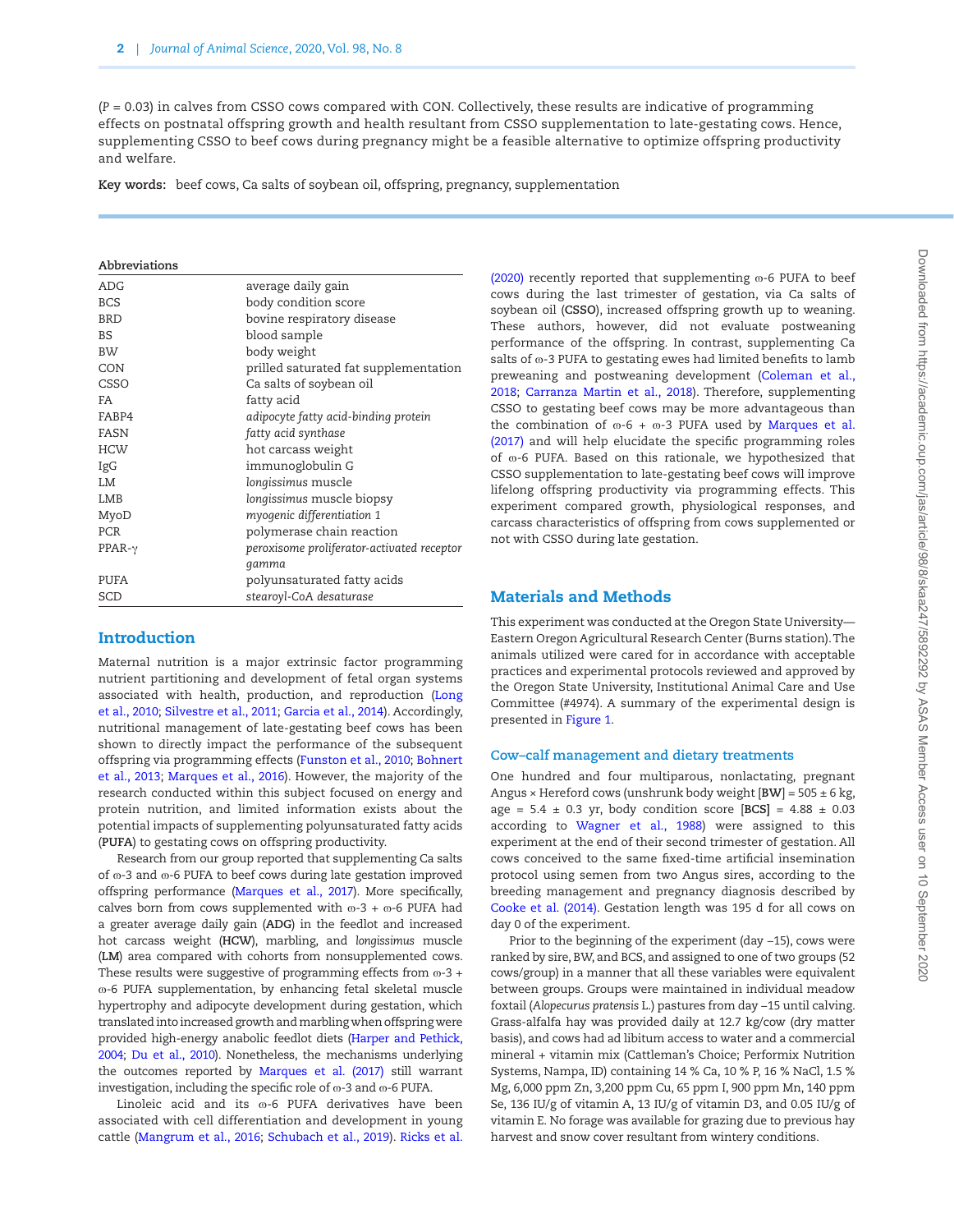

<span id="page-2-0"></span>**Figure 1.** Experimental design assigned to beef cows receiving diets supplemented with CSSO (*n* = 52) or CON (*n* = 52) during the last trimester of gestation.

<span id="page-2-1"></span>**Table 1.** Composition and nutritional profile of diets containing CSSO or CON

| Item                                             | CON      | CSSO     |
|--------------------------------------------------|----------|----------|
| Ingredients, kg/d (dry matter basis)             |          |          |
| Grass-alfalfa hay                                | 12.7     | 12.7     |
| Soybean meal                                     | 0.415    | 0.415    |
| Essention <sup>1</sup>                           | $\Omega$ | 0.195    |
| EnergyBooster <sup>2</sup>                       | 0.170    | $\Omega$ |
| Limestone                                        | 0.025    | $\Omega$ |
| Nutrient profile, <sup>3</sup> dry matter basis  |          |          |
| Dry matter, %                                    | 91.9     | 92.1     |
| Net energy for maintenance, <sup>3</sup> Mcal/kg | 1.28     | 1.28     |
| Crude protein, %                                 | 8.3      | 8.3      |
| FA, %                                            | 2.46     | 2.45     |
| Palmitic (16:0), %                               | 0.64     | 0.63     |
| Stearic (18:0), %                                | 0.61     | 0.08     |
| Oleic (18:1), %                                  | 0.16     | 0.41     |
| Linoleic (18:2), %                               | 0.29     | 0.65     |
| Linolenic (18:3), %                              | 0.31     | 0.35     |

1 Essentiom (Church and Dwight Co., Inc., Princeton, NJ).

2 Energy Booster 100 (Milk Specialties, Eden Prairie, MN).

3 Values obtained via wet chemistry analysis (Dairy One Forage Laboratory, Ithaca, NY).

Cows within groups were again ranked by sire, BW, and BCS, and assigned to receive (dry matter basis) 415 g of soybean meal per cow daily in addition to 1) 195 g/cow daily of CSSO (Essentiom; Church and Dwight Co., Inc., Princeton, NJ; *n* = 52) or 2) 170 g/cow daily of prilled saturated fat (EnergyBooster, Milk Specialties, Eden Prairie, MN) + 25 g/cow daily of limestone (**CON**, *n* = 52). Treatments were formulated to be isocaloric, isonitrogenous, and isolipidic but differing in fatty acid (**FA**) composition. Limestone was added to CON to compensate for the Ca included in the CSSO source. From day 0 of the experiment until calving, cows from both groups were gathered three times weekly (Mondays, Wednesdays, and Fridays; [Cook et al., 2017](#page-9-8); [Marques et al., 2017\)](#page-10-2) and individually sorted into 1 of 24 feeding pens (1 cow/pen;  $6 \times 9$  m pens). Cows individually received treatments (1.42 kg of treatment/feeding, dry matter basis) and returned to pasture after their treatment was completely consumed. This process was repeated until all cows had been individually sorted into pens and consumed their treatments. Diets (hay + treatments) were formulated to meet or exceed the nutrient requirements for energy, crude protein, minerals, and vitamins of late-gestating beef cows [\(NRC, 2000;](#page-10-6) [Table 1](#page-2-1)).

Immediately after calving, cow–calf pairs were removed from their pasture and assigned to the general management of the

research herd until weaning ([Marques et al., 2016\)](#page-10-1), which did not include supplementation with CSSO or CON. Male calves were castrated at birth using an elastic castration band. All calves were administered One Shot Ultra 7 and Bovi-Shield Gold 5 (Zoetis, Florham Park, NJ) at approximately 30 d of age.

## **Calf management**

#### *Preconditioning (day 290 to 325)*

Calves were weaned on day 290 of the experiment and transferred to a 6-ha meadow foxtail (*Alopecurus pratensis* L.) pasture, which had been previously harvested for hay, for a 35-d preconditioning period as a single group. Calves were administered One Shot Ultra 7, Bovi-Shield Gold 5, and Dectomax (Zoetis, Florham Park, NJ) at weaning and received a booster of Bovi-Shield Gold 5 and UltraChoice 7 (Zoetis) 21 d after weaning (day 311 of the experiment). During preconditioning, calves received mixed alfalfa-grass hay, water, and the same commercial mineral and vitamin mix previously described (Cattleman's Choice; Performix Nutrition Systems) for ad libitum consumption.

#### *Growing and finishing (day 325 until slaughter)*

On day 325, all calves were loaded into a livestock trailer and transported for 215 km to a commercial feedyard (Cannon Hill Feeders LLC., Nyssa, OR), where they were managed as a single group until slaughter (day 514 of the experiment) at a commercial packing facility (Agri Beef Co., Toppenish, WA). Calves received a hormonal implant (Component TE 200; Elanco Animal Health, Greenfield, IN, USA) upon feedyard arrival and were offered diets [\(Table 2](#page-3-0)) that did not contain CSSO or CON.

## **Sampling**

#### *Feedstuffs*

Samples of all ingredients fed to late-gestating cows were collected before the beginning of the experiment and analyzed for nutrient content by a commercial laboratory (Dairy One Forage Laboratory, Ithaca, NY). All samples were analyzed by wet chemistry procedures for concentrations of crude protein (method 984.13; [AOAC, 2006](#page-8-0)), acid detergent fiber (method 973.18 modified for use in an Ankom 200 fiber analyzer, Ankom Technology Corp., Fairport, NY; [AOAC, 2006\)](#page-8-0), neutral detergent fiber ([Van Soest et al., 1991](#page-11-2); modified for use in an Ankom 200 fiber analyzer, Ankom Technology Corp.), and FA concentrations using gas chromatography (Autosystem XL Gas Chromatograph, Perkin Elmer, Inc., Waltham, MA) according to [Sukhija and Palmquist \(1988\)](#page-11-3). Only FA that were individually identified in the analysis are reported herein. Net energy for maintenance was calculated with the equations proposed by the [NRC \(2000\).](#page-10-6)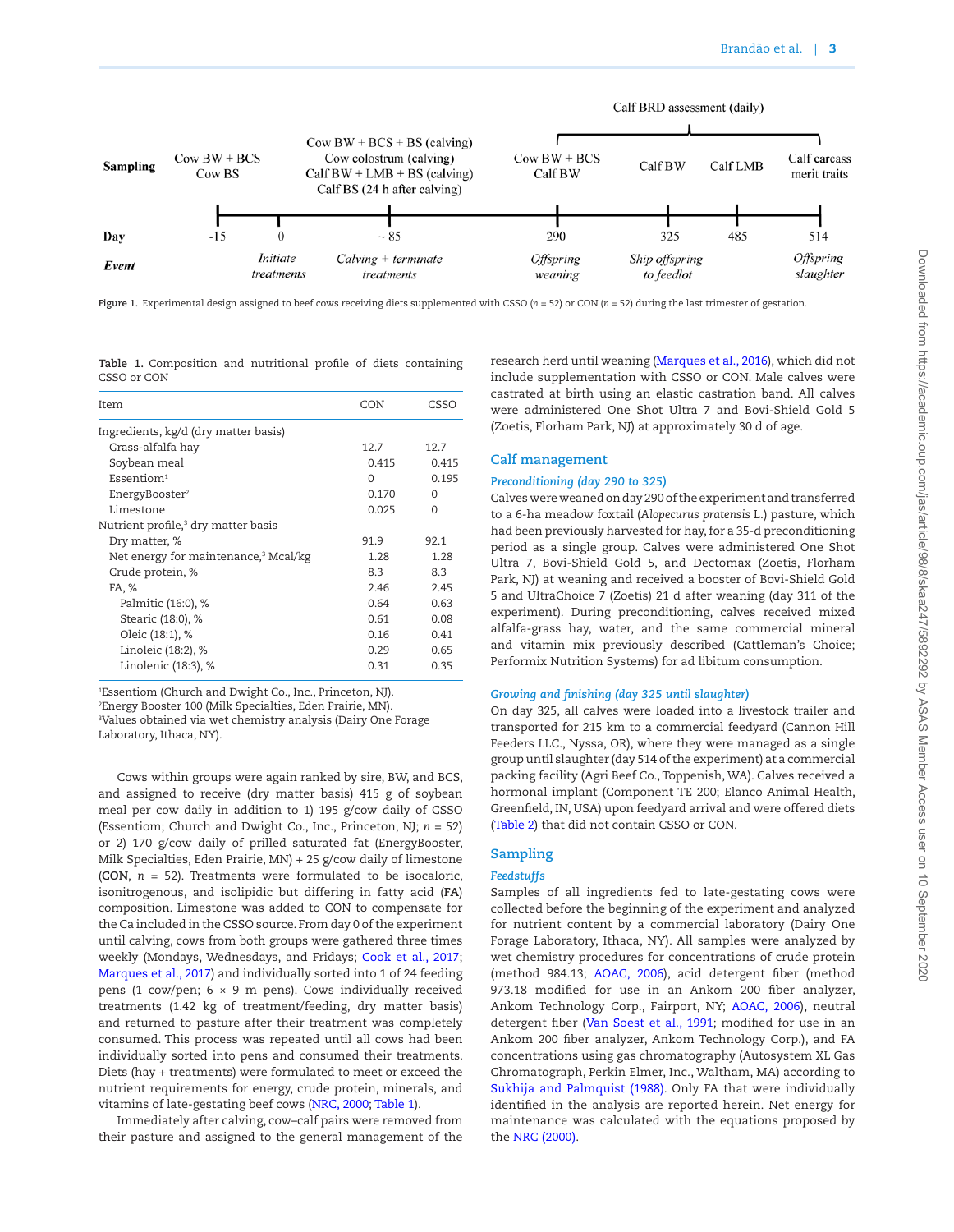<span id="page-3-0"></span>**Table 2.** Ingredient composition (as-fed basis) of feedyard diets offered to cattle

|                            |      | Diets <sup>1</sup> |             |      |      |
|----------------------------|------|--------------------|-------------|------|------|
| Ingredients, % as fed      | A    | В                  | C           | D    | E    |
| Alfalfa hay                | 53.0 | 39.0               | 19.0        | 12.0 | 4.0  |
| Distillers grains          | 0.0  | 0.0                | 2.0         | 2.0  | 4.0  |
| Dried corn                 | 0.0  | 0.0                | 11 $\Omega$ | 10.0 | 18.0 |
| High-moisture corn         | 42.0 | 55.0               | 46.0        | 53.3 | 54.5 |
| Corn Silage                | 0.0  | 0.0                | 18.0        | 17.0 | 11.0 |
| Mineral and vitamin $mix2$ | 5.0  | 6.0                | 4.0         | 4.5  | 6.5  |
| Tallow                     | 0.0  | 0.0                | 0.0         | 12   | 20   |

 $A^1A$  = offered for 5 d after arrival receiving; B = offered for 5 d after diet A;  $C =$  offered for 7 d after diet B;  $D =$  offered for 13 d after diet C; E = offered for 188 d until slaughter.

2 Customized blend of minerals, vitamins, and feed additives (Performix Nutrition Systems, Nampa, ID, USA).

#### *Cows and newborn calves*

Prior to the beginning of the experiment (day −15), individual unshrunk BW and BCS [\(Wagner et al., 1988\)](#page-11-1) were recorded, and a blood sample (**BS**) was collected from all cows via jugular venipuncture. Upon calving, cow unshrunk BW and BCS were recorded and a BS collected via jugular venipuncture, while a colostrum sample was collected via hand milking (50 mL) from each cow. Concurrently with cow postcalving sampling, calf birth BW and calf gender were recorded, a BS was collected via jugular venipuncture, and LM biopsy (**LMB**) was performed as in [Schubach et al. \(2019\)](#page-10-4) in all calves. Cows and calves were sampled as soon as the calving was completed. However, cows that calved at night and their calves were sampled at first light the next morning, but within 8 h from calving. Another BS was collected from calves 24 h after birth via jugular venipuncture.

#### *Weaning and preconditioning*

Cow unshrunk BW and BCS [\(Wagner et al., 1988](#page-11-1)) were recorded at weaning (day 290). Calf unshrunk BW was recorded over two consecutive days after weaning (days 290 and 291) and prior to shipping to feedyard (days 324 and 325), which were averaged to calculate preconditioning ADG. Calves were observed daily for bovine respiratory disease (**BRD**) signs during the 35-d preconditioning period according to the subjective criteria described by [Berry et al. \(2004\).](#page-9-9)

#### *Feedyard*

Calves were observed daily for BRD signs according to the DART system (Zoetis) and received medication according to the management criteria of the feedyard. LMB was again performed in all calves ([Schubach et al., 2019](#page-10-4)) on day 485 of the experiment. At the commercial packing plant, HCW was collected upon slaughter. Final finishing BW was estimated based on HCW adjusted to a 63% dressing percentage [\(Loza et al., 2010\)](#page-10-7). After a 24-h chill, trained personnel assessed carcass backfat thickness at the 12th rib and LM area, whereas a United States Department of Agriculture grader recorded all other carcass measures. Feedyard ADG was determined based on final preconditioning BW, and the final finishing BW estimated from HCW.

#### **Laboratorial analysis**

BSs were collected into commercial blood collection tubes (Vacutainer, 10 mL; Becton Dickinson, Franklin Lakes, NJ) containing either no additive or freeze-dried sodium heparin for serum and plasma collection, respectively. After collection, all BSs were placed immediately on ice, centrifuged (2,500 × *g* for 30 min; 4 °C) for plasma or serum harvest, and stored at −80 °C on the same day of collection. Colostrum samples were also stored at −80 °C on the same day of collection. All plasma samples were analyzed for FA concentration using gas chromatography (Agilent 7890, Agilent Technologies, Inc.) as in [Schubach et al.](#page-10-4) [\(2019\).](#page-10-4) Only FA that were individually identified in the analysis are reported. Colostrum and plasma samples collected from calves 24 h after birth were analyzed for immunoglobulin G (**IgG**) concentrations (E11-118; Bethyl Laboratories, Montgomery, TX).

LMB samples were stored in 2-mL tubes containing 1 mL of RNA stabilization solution (RNAlater, Ambion, Inc., Austin, TX), and stored at −80 °C until further processing. Total RNA was extracted from muscle samples using the TRIzol Plus RNA Purification Kit (Invitrogen, Carlsbad, CA). Quantity and quality of isolated RNA were assessed via UV absorbance (NanoDrop Lite; Thermo Fisher Scientific, Wilmington, DE) at 260 nm and 260/280 nm ratio, respectively [\(Fleige and Pfaffl,](#page-9-10) [2006](#page-9-10)). Reverse transcription of extracted RNA and real-time reverse-transcription polymerase chain reaction (**PCR**) using gene-specific primers (20 pM each; [Table 3\)](#page-4-0) were completed as described by [Rodrigues et al. \(2015\).](#page-10-8) Responses from the genes of interest were quantified based on the threshold cycle  $(C<sub>\tau</sub>)$ : the number of PCR cycles required for target amplification to reach a predetermined threshold. A portion of the amplified products was purified with the QIAquick PCR purification kit (Qiagen Inc., Valencia, CA) and sequenced at the Texas A&M AgriLife Genomics and Bioinformatics Service to verify the specificity of amplification. All amplified products represented only the genes of interest. The  $C<sub>r</sub>$  responses from muscle genes of interest were normalized to the geometrical mean of  $C<sub>r</sub>$  values of ribosomal protein S9 and β-actin [\(Vandesompele](#page-11-4) [et al., 2002\)](#page-11-4). The coefficient of variation for the geometrical mean of reference genes across all samples was 2.4%. Results are expressed as relative fold change (2<sup>−∆△CT</sup>), as described by ([Ocón-Grove et al., 2008](#page-10-9)).

#### **Statistical analysis**

All variables were analyzed with cow as the experimental unit, and cow(treatment  $\times$  group) and group as random variables. Quantitative data were analyzed using the MIXED procedure of SAS (SAS Inst. Inc., Cary, NC), and binary data were analyzed using the GLIMMIX procedure of SAS (SAS Inst. Inc.). All data were analyzed using gestation days receiving treatment as an independent covariate and Satterthwaite approximation to determine the denominator degrees of freedom for tests of fixed effects. Model statements for cow-related responses included the effects of treatment. Analysis of cow plasma FA profile at calving also included results from day −15 as an independent covariate. Model statements for calf-related responses analyses included the effects of treatment, calf sex, and the treatment × calf sex interaction. Incidence of BRD signs was analyzed as repeated measures using day as a fixed effect and all resultant interactions with treatment and calf sex. The subject for the repeated statement was cow (treatment × group), and the covariance structure utilized was autoregressive by providing the best fit according to the lowest Akaike information criterion. The expression of LM genes was not analyzed as repeated measures, given the substantial interval between samplings (~400 d). Results are reported as covariately adjusted least square means and separated using least square difference. Significance was set at *P* ≤ 0.05 and tendencies were determined if  $P > 0.05$  and  $\leq 0.10$ .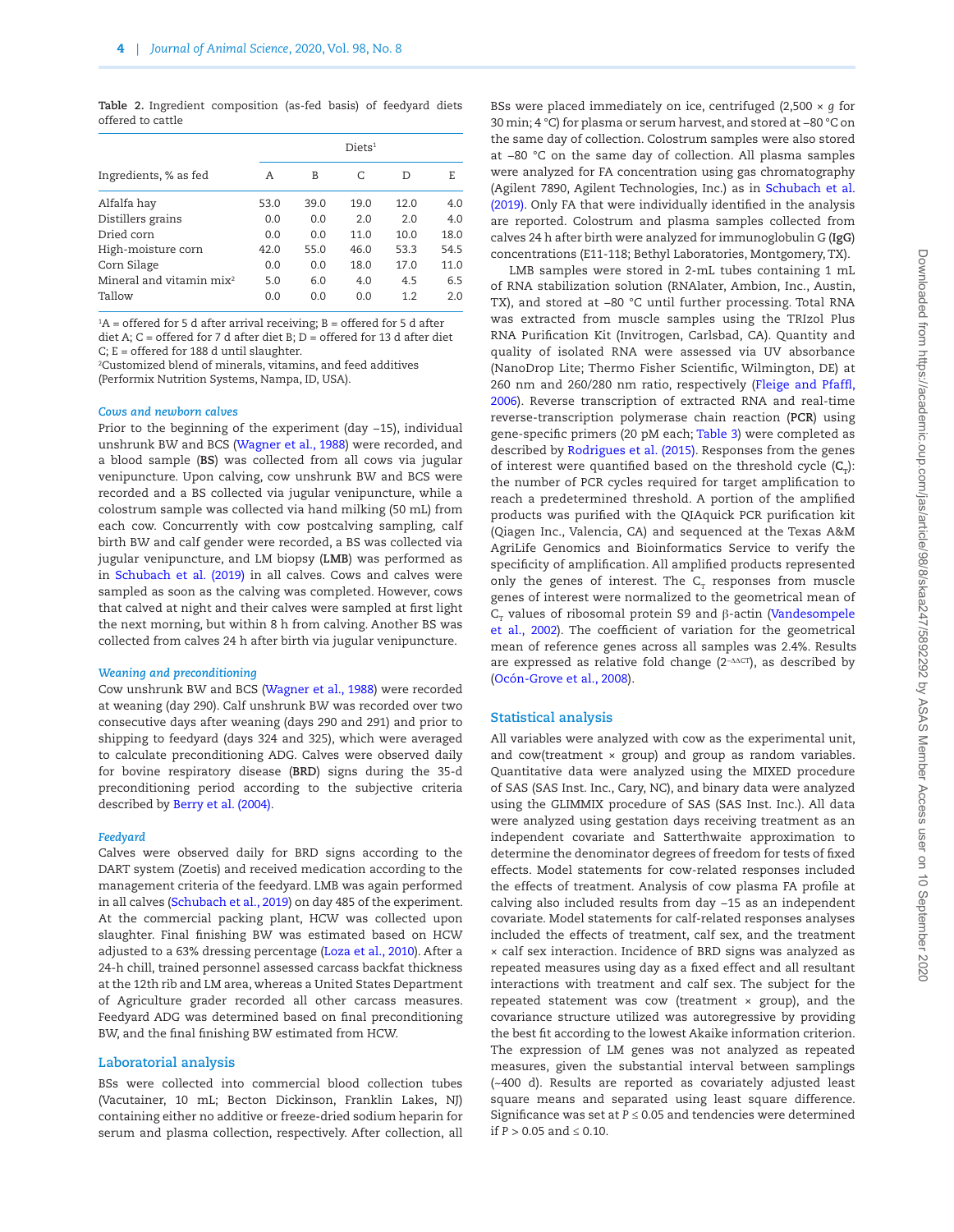<span id="page-4-0"></span>

|  |  |  |  |  |  |  |  | Table 3. Primer sequences, accession number, and reference for all gene transcripts analyzed by real-time reverse transcription PCR |
|--|--|--|--|--|--|--|--|-------------------------------------------------------------------------------------------------------------------------------------|
|--|--|--|--|--|--|--|--|-------------------------------------------------------------------------------------------------------------------------------------|

| Target                                    | Primer sequence               | Accession no. |
|-------------------------------------------|-------------------------------|---------------|
| FABP4 (Li et al., 2018)                   |                               |               |
| Forward                                   | AAACTTAGATGAAGGTGCTCTGG       | AJ4160220     |
| Reverse                                   | CATAAACTCTGGTGGCAGTGA         |               |
| FASN (Jeong et al., 2012)                 |                               |               |
| Forward                                   | ATCGAGTGCATCAGGCAAGT          | AF479289      |
| Reverse                                   | <b>TGTGAGCACATCTCGAAAGCCA</b> |               |
| MyoD (Muroya et al., 2002)                |                               |               |
| Forward                                   | ATCCTGCGCAACGCCATCCGCTATATCGA | AF093675      |
| Reverse                                   | CTCGCTGTAGTAAGTGCGGTCGTAGCAGT |               |
| Myogenin (Muroya et al., 2002)            |                               |               |
| Forward                                   | GAGAAGCGCAGACTCAAGAAGGTGAATGA | AF091714      |
| Reverse                                   | TCTGTAGGGTCCGCTGGGAGCAGATGATC |               |
| PPAR- $\gamma$ (Li et al., 2018)          |                               |               |
| Forward                                   | GCATTTCCACTCCGCACTAT          | AY137204      |
| Reverse                                   | GGGATACAGGCTCCACTTTG          |               |
| SCD (Li et al., 2018)                     |                               |               |
| Forward                                   | <b>GCCAACAACTCTGCCTTTATG</b>  | GU947654      |
| Reverse                                   | CACCAATGACTGACCACCTG          |               |
| B-actin (Bong et al., 2012)               |                               |               |
| Forward                                   | AGCAAGCAGGAGTACGATGAGT        | NM 173979     |
| Reverse                                   | ATCCAACCGACTGCTGTCA           |               |
| Ribosomal protein S9 (Jeong et al., 2012) |                               |               |
| Forward                                   | CCTCGACCAAGAGCTGAAG           | AF479289      |
| Reverse                                   | CCTCCAGACCTCACGTTTGTTC        |               |

## Results and Discussion

Nutrient composition and profile of diets (hay + treatment) offered to CSSO- and CON-supplemented cows are described in [Table 1](#page-2-1). The CSSO was supplemented herein at the same daily amount that [Marques et al. \(2017\)](#page-10-2) provided the mix of Ca salts of ɷ-3 and ɷ-6 PUFA to late-gestating cows. The CON treatment was included to serve as an isolipidic, isocaloric, and isonitrogenous control. Both CSSO and CON diets were formulated to represent a typical forage-based diet with limited FA content and provided adequate amounts of energy and crude protein to pregnant cows during the last trimester of gestation [\(NRC, 2000\)](#page-10-6). Hence, results from this experiment should not be associated with differences in total FA intake, but with the potential impacts of supplemental  $\omega$ -6 PUFA to late-gestating beef cows.

## **Cow parameters**

Cow age, days receiving treatments, and gestation length did not differ  $(P \ge 0.60)$  between CSSO and CON cows ([Table 4](#page-4-1)). As designed, CSSO and CON cows had similar (*P* ≥ 0.89) initial BW and BCS (day −15), which remained similar (*P* ≥ 0.40) between treatment groups at calving and weaning. These outcomes were expected given that CSSO and CON cows consumed similar amounts of energy and protein during late gestation and were managed as a single group from calving until weaning. Others have also reported similar BW and BCS responses between beef [\(Marques et al., 2017;](#page-10-2) [Ricks et al., 2020\)](#page-10-5) and dairy cows receiving supplements containing CSSO or other FA sources during late gestation ([Garcia et al., 2014;](#page-9-0) [Salehi et al., 2016](#page-10-10)).

Cows assigned to receive CSSO and CON had similar (*P* ≥ 0.15) plasma concentrations of individual and total FA on day −15 (data not shown), hence equivalent circulating FA profile before treatment administration. Upon calving, CSSO cows had greater (*P <* 0.01) concentrations of plasma palmitic, stearic, linoleic, dihomo-γ-linolenic, arachidonic, and osbond acids, as well as total saturated FA, PUFA, @-6 PUFA, and total FA compared with

<span id="page-4-1"></span>**Table 4.** Performance of beef cows receiving diets supplemented with CSSO  $(n = 52)$  or CON  $(n = 52)$  during the last trimester of gestation<sup>1,2</sup>

| Item                         | CON  | CSSO | SEM  | $P-value =$ |
|------------------------------|------|------|------|-------------|
| Cow age, yr                  | 5.33 | 5.39 | 0.41 | 0.93        |
| Days receiving treatments, d | 85.5 | 85.1 | 0.6  | 0.60        |
| Gestation length, d          | 280  | 280  | 0.6  | 0.60        |
| BW, kg                       |      |      |      |             |
| Initial $\frac{day - 15}{ }$ | 504  | 505  | 9    | 0.89        |
| Calving                      | 545  | 554  | 9    | 0.48        |
| Weaning (day 290)            | 568  | 564  | 9    | 0.78        |
| <b>BCS</b>                   |      |      |      |             |
| Initial $\frac{day - 15}{ }$ | 4.88 | 4.88 | 0.04 | 0.92        |
| Calving                      | 4.74 | 4.82 | 0.07 | 0.59        |
| Weaning (day 290)            | 5.19 | 5.09 | 0.08 | 0.40        |

1 Cows received (dry matter basis) 195 g/cow daily of CSSO (Essentiom; Church and Dwight Co., Inc., Princeton, NJ) or 170 g/ cow daily of CON (Energy Booster 100; Milk Specialties, Eden Prairie, MN). Treatments were provided from day 0 (day 195 of gestation) to calving.

2 Unshrunk BW and BCS [\(Wagner et al., 1988\)](#page-11-1) were recorded prior to the beginning of the experiment (initial; day −15), within 8 h after calving, and at weaning (day 290).

CON-supplemented cows [\(Table 5\)](#page-5-0). Cows receiving CON had greater (*P <* 0.01) concentrations of plasma myristic, palmitoleic, oleic, and  $α$ -linolenic acids, as well as total monounsaturated and  $\omega$ -3 PUFA, compared with CSSO cows ([Table 5\)](#page-5-0). These results corroborate the FA content and intake of treatments, given that plasma FA profile reflects the intake and intestinal flow of FA [\(Klusmeyer and Clark, 1991;](#page-10-11) [Lake et al., 2007;](#page-10-12) [Hess et al.,](#page-9-11) [2008\)](#page-9-11). The decrease in plasma  $α$ -linolenic acid and  $ω$ -3 PUFA concentrations in CSSO-supplemented cattle has also been reported by our group in research with mature and growing beef cattle [\(Brandão et al., 2018,](#page-9-12) [2020;](#page-9-13) [Schubach et al., 2019](#page-10-4)).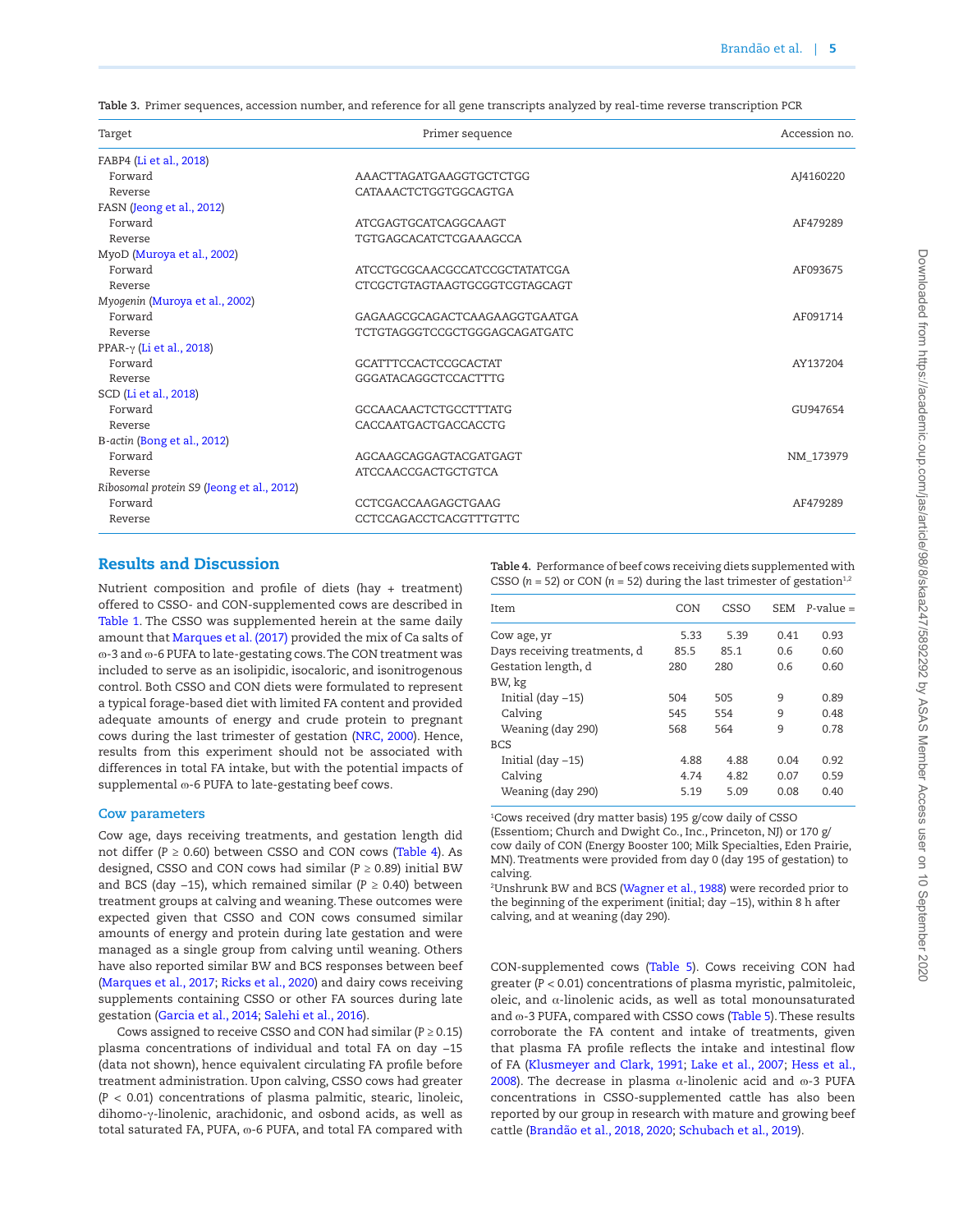<span id="page-5-0"></span>**Table 5.** Plasma FA profile (µg/mL of plasma) at calving of beef cows receiving diets supplemented with CSSO  $(n = 52)$  or CON  $(n = 52)$ during the last trimester of gestation $1,2$ 

| Item                                                 | CON  | CSSO |      | SEM P-value |
|------------------------------------------------------|------|------|------|-------------|
| Myristic (14:0)                                      | 6.34 | 4.76 | 0.17 | < 0.01      |
| Palmitic (16:0)                                      | 83.0 | 102  | 3.5  | < 0.01      |
| Palmitoleic $(16:1, \omega$ -7)                      | 10.3 | 4.39 | 0.36 | < 0.01      |
| Stearic (18:0)                                       | 98.7 | 113  | 4.0  | 0.01        |
| Oleic $(18:1, \omega - 9)$                           | 90.0 | 60.5 | 3.3  | < 0.01      |
| Linoleic (18:2, $\omega$ -6)                         | 145  | 342  | 12   | < 0.01      |
| $\alpha$ -Linolenic (18:3, $\omega$ -3)              | 60.5 | 34.2 | 1.5  | < 0.01      |
| Dihomo- $\gamma$ -linolenic acid (20:3, $\omega$ -6) | 8.63 | 12.1 | 0.4  | < 0.01      |
| Arachidonic (20:4, $\omega$ -6)                      | 13.3 | 19.2 | 0.7  | < 0.01      |
| Osbond $(22:5, \omega - 6)$                          | 20.3 | 26.9 | 1.1  | < 0.01      |
| Docosapentaenoic $(22:5, \omega-3)$                  | 6.77 | 7.28 | 0.27 | 0.20        |
| Total saturated FA                                   | 201  | 233  | 7    | < 0.01      |
| Total monounsaturated FA                             | 104  | 67   | 4    | < 0.01      |
| Total polyunsaturated FA                             | 270  | 450  | 15   | < 0.01      |
| Total $\omega$ -3 polyunsaturated FA                 | 67.4 | 41.7 | 1.7  | < 0.01      |
| Total $\omega$ -6 polyunsaturated FA                 | 202  | 408  | 13   | < 0.01      |
| Total identified FA                                  | 575  | 750  | 25   | < 0.01      |
|                                                      |      |      |      |             |

1 Cows received (dry matter basis) 195 g/cow daily of CSSO (Essentiom; Church and Dwight Co., Inc., Princeton, NJ) or 170 g/ cow daily of CON (Energy Booster 100; Milk Specialties, Eden Prairie, MN). Treatments were provided from day 0 (day 195 of gestation) to calving.

2 BSs were collected from all cows on day −15 of the experiment and within 8 h after calving and analyzed for FA profile according to [Schubach et al. \(2019\)](#page-10-4). Values form day −15 were used as an independent covariate within each individual FA analysis.

Colostrum IgG concentration was greater (*P* = 0.02) in CSSO vs. CON cows ([Table 6\)](#page-5-1). [Ricks et al. \(2020\)](#page-10-5) also reported increased colostrum IgG concentrations in cows supplemented with CSSO during the last trimester of gestation compared with cows receiving an isocaloric and isonitrogenous diet containing corn gluten feed. Supplementing CSSO and other ɷ-6 PUFA sources regulates immune responses in cattle, including proinflammatory reactions that stimulate humoral responses [\(Hess et al., 2008](#page-9-11); [Schmitz and Ecker, 2008](#page-10-15); [Garcia](#page-9-16) [et al., 2016](#page-9-16)). The majority of the IgG in the colostrum of cows is derived from their systemic synthesis and circulatory reserves [\(Hurley and Theil, 2011\)](#page-9-17). Perhaps the increased colostrum IgG concentrations in beef cows receiving CSSO noted herein and by [Ricks et al. \(2020\)](#page-10-5) are a resultant from heightened humoral immunity. Nonetheless, research investigating the impacts of supplementing CSSO or other  $\omega$ -6 PUFA sources to lategestating cows on colostrum quality is limited and deserves further investigation given its importance to lifelong offspring development ([Besser and Gay, 1994](#page-9-18); [Wittum and Perino, 1995](#page-11-5)).

#### **Calf birth, weaning, and preconditioning parameters**

All cows assigned to the experiment on day −15 gave birth to a live calf; hence, the calving rate was 100% across treatments [\(Table 6\)](#page-5-1). No treatment effects were detected ( $P \ge 0.36$ ) for calf birth BW and proportion of male calves born (adjusted or not; [BIF, 2010](#page-9-19)), whereas calf sex influences birth BW and subsequent growth responses ([Koger and Knox, 1945;](#page-10-16) [Table 6\)](#page-5-1). Calves from CSSO cows had greater  $(P < 0.01)$  concentrations of plasma linoleic, dihomo-γ-linolenic, and arachidonic acids, as well as total PUFA and  $\infty$ -6 PUFA, compared with calves from CON-supplemented cows [\(Table 7\)](#page-6-0). Calves from CON cows had greater (*P* ≤ 0.05) concentrations of plasma palmitoleic and α-linolenic

<span id="page-5-1"></span>**Table 6.** Calving, weaning, and preconditioning responses from offspring of beef cows receiving diets containing CSSO (*n* = 52) or CON ( $n = 52$ ) during the last trimester of gestation<sup>1</sup>

| Item                                         | CON  | CSSO | SEM  | P-value |
|----------------------------------------------|------|------|------|---------|
| Calving results                              |      |      |      |         |
| Calving rate, %                              | 100  | 100  |      |         |
| % of male calves born                        | 56.6 | 51.0 | 7.0  | 0.57    |
| Calf birth weight, kg                        | 37.0 | 37.7 | 0.6  | 0.42    |
| Adjusted calf birth weight <sup>2</sup> , kg | 38.3 | 39.1 | 0.6  | 0.36    |
| Colostrum IgG, mg/mL                         | 373  | 423  | 15   | 0.02    |
| Calf plasma IgG 24 h after                   | 55.7 | 97.9 | 9.0  | < 0.01  |
| birth, mg/mL                                 |      |      |      |         |
| Weaning results                              |      |      |      |         |
| Weaning rate, %                              | 96.0 | 100  | 2.0  | 0.17    |
| % of male calves weaned                      | 56.9 | 51.0 | 7.0  | 0.56    |
| Calf weaning age, d                          | 209  | 209  | 0.1  | 0.91    |
| Calf weaning weight, kg                      | 262  | 264  | 4    | 0.72    |
| Calf 205-d adjusted weaning                  | 267  | 270  | 4    | 0.57    |
| weight <sup>2</sup> , kg                     |      |      |      |         |
| Preconditioning results                      |      |      |      |         |
| ADG, kg/d                                    | 0.68 | 0.67 | 0.05 | 0.84    |
| Final BW, kg                                 | 287  | 289  | 4    | 0.77    |

1 Cows received (dry matter basis) 195 g/cow daily of CSSO (Essentiom; Church and Dwight Co., Inc., Princeton, NJ) or 170 g/ cow daily of CON (Energy Booster 100; Milk Specialties, Eden Prairie, MN). Treatments were provided from day 0 (day 195 of gestation) to calving. Calves were weaned on day 290 of the experiment, preconditioned for 35 d (day 291 to 325), and transferred to a feedyard (Cannon Hill Feeders LLC., Nyssa, OR) where they remained until slaughter (day 514). All BWs collected were unshrunk.

<sup>2</sup>According to [BIF \(2010\)](#page-9-19).

acids, as well as total monounsaturated and  $\omega$ -3 PUFA, compared with CSSO cohorts ([Table 7\)](#page-6-0). These results corroborate differences noted in plasma FA profile of CSSO and CON cows at calving, given that maternal circulating FA are transferred to the fetus via the placenta ([Noble et al., 1978](#page-10-17); [Garcia et al., 2014\)](#page-9-0). These differences could also be associated with the colostrum FA profile as a few calves may have nursed cows before sample collection, particularly those born at night. Accordingly, [Ricks](#page-10-5) [et al. \(2020\)](#page-10-5) reported greater concentrations of linoleic acid and PUFA in colostrum from CSSO-supplemented cows, and colostrum FA content reflects cow prepartum FA intake and circulating FA profile ([Long et al., 2009](#page-10-18); [Leiber et al., 2011;](#page-10-19) [Garcia](#page-9-0) [et al., 2014\)](#page-9-0). Nonetheless, [Ricks et al. \(2020\)](#page-10-5) also collected BSs from calves immediately after birth and before calves were capable of standing and suckling. These authors also reported greater serum concentrations of linoleic and arachidonic acid in calves born from CSSO-supplemented cows, corroborating the differences in calf plasma FA profile noted herein [\(Table 7](#page-6-0)).

Calves from CSSO cows had greater (*P* ≤ 0.05) mRNA expression in the LM of *adipocyte fatty acid-binding protein* (**FABP4**) and s*tearoyl-CoA desaturase* (**SCD**) at birth, as well as tendency for the same outcome for *peroxisome proliferator-activated receptor gamma* (**PPARγ**) compared with CON cohorts ([Table 8\)](#page-6-1). No treatment effect was noted (*P* = 0.36) for mRNA expression of *FA synthase* in the LM at birth (Table 8). The  $C_T$  values of housekeeping genes, analyzed individually or as geometrical mean, did not differ  $(P \ge 0.95)$ between CSSO and CON calves at birth (22.66 vs. 22.69 for Β*-actin*, SEM = 0.14; 19.41 vs. 19.45 for r*ibosomal protein S9*, SEM = 0.10; 20.99 vs. 20.99 for the geometrical mean, SEM = 0.11), corroborating the validity of these mRNA expression analyses. All genes of interest analyzed in this experiment are associated with adipogenic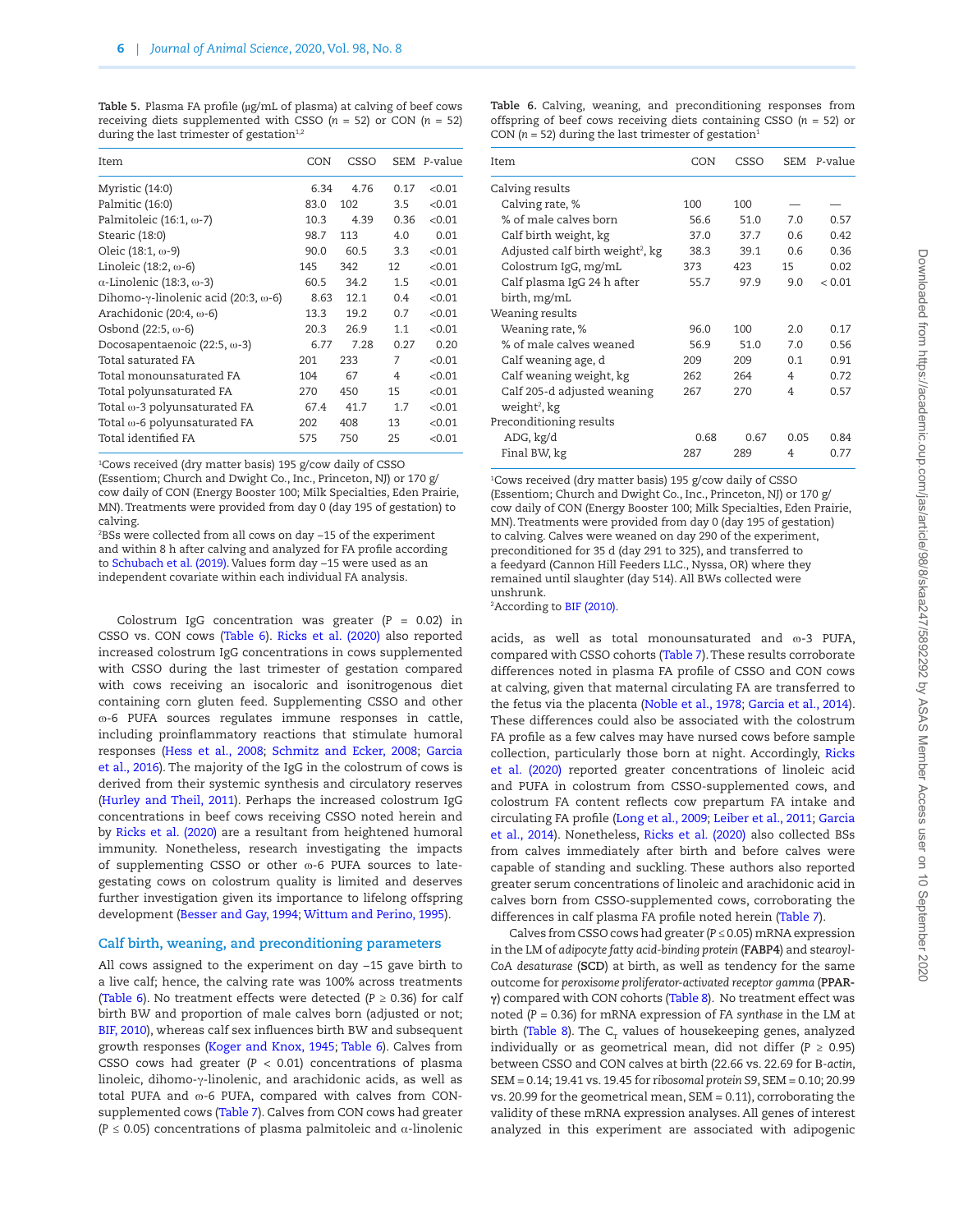<span id="page-6-0"></span>**Table 7.** Plasma FA profile (µg/mL of plasma) at birth from offspring of beef cows receiving diets supplemented with CSSO (*n* = 52) or CON  $(n = 52)$  during the last trimester of gestation<sup>1,2</sup>

| Item                                                 | CON   | PUFA  |       | SEM P-value |
|------------------------------------------------------|-------|-------|-------|-------------|
| Myristic (14:0)                                      | 12.9  | 12.7  | 1.5   | 0.92        |
| Palmitic (16:0)                                      | 96.5  | 96.9  | 6     | 0.96        |
| Palmitoleic (16:1, $\omega$ -7)                      | 15.9  | 3.6   | 0.8   | 0.04        |
| Stearic (18:0)                                       | 36.5  | 36.6  | 1.6   | 0.98        |
| Oleic $(18:1, \omega - 9)$                           | 91.4  | 83.6  | 3.7   | 0.14        |
| Linoleic (18:2, $\omega$ -6)                         | 24.5  | 41.9  | 4.2   | < 0.01      |
| $\alpha$ -Linolenic (18:3, $\omega$ -3)              | 1.23  | 0.100 | 0.285 | < 0.01      |
| Dihomo- $\gamma$ -linolenic acid (20:3, $\omega$ -6) | 3.63  | 5.69  | 0.39  | < 0.01      |
| Arachidonic $(20:4, \omega$ -6)                      | 7.98  | 11.6  | 0.69  | < 0.01      |
| Osbond $(22:5, \omega - 6)$                          | 0.912 | 0.379 | 0.328 | 0.25        |
| Docosapentaenoic $(22:5, \omega-3)$                  | 0.621 | 0.233 | 0.279 | 0.32        |
| Total saturated FA                                   | 150   | 150   | 9     | 0.99        |
| Total monounsaturated FA                             | 121   | 107   | 5     | 0.05        |
| Total polyunsaturated FA                             | 40.1  | 60.6  | 4.6   | < 0.01      |
| Total $\omega$ -3 polyunsaturated FA                 | 2.50  | 1.05  | 0.50  | 0.05        |
| Total $\omega$ -6 polyunsaturated FA                 | 37.6  | 59.5  | 44    | < 0.01      |
| Total identified FA                                  | 311   | 319   | 15    | 0.73        |

1 Cows received (dry matter basis) 195 g/cow daily of CSSO

(Essentiom; Church and Dwight Co., Inc., Princeton, NJ) or 170 g/ cow daily of CON (Energy Booster 100; Milk Specialties, Eden Prairie, MN). Treatments were provided from day 0 (day 195 of gestation) to calving.

 $^{2}$ BSs were collected from all cows within 8 h after calving and analyzed for FA profile as in [Schubach et al. \(2019\).](#page-10-4)

activities in the LM [\(Schubach et al., 2019](#page-10-4)). More specifically, PPAR-γ regulates adipogenesis and lipid metabolism through the induction of genes mediating these processes ([Houseknecht](#page-9-20) [et al., 2002](#page-9-20)) and has been identified as a candidate gene related to adipogenesis of bovine intramuscular adipose tissue ([Lim et al.,](#page-10-20) [2011\)](#page-10-20). The FABP4 is a target gene of PPAR-γ [\(Taniguchi et al., 2008](#page-11-6)), involved in adipocyte differentiation, lipid hydrolysis, and acts as an intracellular FA chaperone [\(Michal et al., 2006](#page-10-21)). The SCD is a key regulatory enzyme in the lipogenic pathway modulated by PPAR-γ [\(Ntambi, 1999\)](#page-10-22), and increased expression is associated with adipocyte hypertrophy [\(Martin et al., 1999](#page-10-23)). Linoleic acid and ω-6 PUFA regulate PPAR-γ mRNA expression in a liganddependent manner ([Houseknecht et al., 2002](#page-9-20)), stimulating PPAR-γ function and mRNA expression [\(Xu et al., 1999;](#page-11-7) [Thoennes et al.,](#page-11-8) [2000;](#page-11-8) [Spurlock et al., 2000](#page-11-9)). Hence, CSSO supplementation to lategestation cows increased the supply of  $\infty$ -6 PUFA to the fetus, resulting in the increased expression of LM genes within the PPAR-γ lipogenic pathway at birth.

Calves from CSSO cows also had greater ( $P \le 0.04$ ) mRNA expression in the LM of *myogenic differentiation 1* (**MyoD**) and *myogenin* at birth compared with CON cohorts [\(Table 8\)](#page-6-1). *Myogenin* and MyoD are regulatory factors expressed by myocytes that regulate postnatal muscle growth, through differentiation and fusion with existing muscle fibers [\(Le Grand and Rudnicki,](#page-10-24) [2007;](#page-10-24) [Perdiguero et al., 2009\)](#page-10-25). Increased mRNA expression of these genes may indicate a greater proliferation of myocytes in the LM of CSSO offspring at birth, which terminally develop into muscle fibers upon *myogenin* expression ([Du et al., 2010](#page-9-4)[,](#page-9-21) [2011\)](#page-9-21). The mechanisms by which  $\infty$ -6 PUFA upregulates these genes deserve further investigation, as  $\infty$ -3 PUFA are typically associated with increased expression of LM genes that regulate muscle development and function [\(Hiller et al., 2012](#page-9-22)). Perhaps, the increased supply of  $\omega$ -6 PUFA during gestation to CSSO offspring promoted the differentiation and development of

<span id="page-6-1"></span>

|  | Table 8. Expression of LM genes in the offspring of beef cows               |  |  |  |  |  |
|--|-----------------------------------------------------------------------------|--|--|--|--|--|
|  | receiving diets containing CSSO ( $n = 52$ ) or CON ( $n = 52$ ) during the |  |  |  |  |  |
|  | last trimester of gestation $1,2$                                           |  |  |  |  |  |

| Item           | CON  | CSSO | <b>SEM</b> | P-value |
|----------------|------|------|------------|---------|
| FABP4          |      |      |            |         |
| Birth          | 35.0 | 73.9 | 14         | 0.03    |
| Feedyard       | 6.09 | 6.97 | 0.80       | 0.44    |
| FASN           |      |      |            |         |
| Birth          | 1.77 | 1.92 | 0.11       | 0.36    |
| Feedyard       | 4.36 | 4.61 | 0.44       | 0.69    |
| MyoD           |      |      |            |         |
| Birth          | 13.3 | 22.6 | 3.0        | 0.02    |
| Feedyard       | 3.76 | 3.89 | 0.30       | 0.76    |
| Myogenin       |      |      |            |         |
| Birth          | 7.03 | 9.77 | 1.00       | 0.04    |
| Feedyard       | 2.45 | 2.60 | 0.18       | 0.55    |
| PPAR- $\gamma$ |      |      |            |         |
| Birth          | 3.16 | 4.55 | 0.56       | 0.07    |
| Feedyard       | 2.66 | 3.00 | 0.28       | 0.38    |
| SCD            |      |      |            |         |
| Birth          | 3.43 | 4.54 | 0.34       | 0.05    |
| Feedyard       | 3.16 | 3.60 | 0.31       | 0.33    |

1 Cows received (dry matter basis) 195 g/cow daily of CSSO (Essentiom; Church and Dwight Co., Inc., Princeton, NJ) or 170 g/cow daily of CON (Energy Booster 100; Milk Specialties, Eden Prairie, MN). Treatments were provided from day 0 (day 195 of gestation) to calving. Calves were weaned on day 290 of the experiment, preconditioned for 35 d (day 291 to 325), and transferred to a feedyard (Cannon Hill Feeders LLC., Nyssa, OR) where they remained until slaughter (day 514). 2 Samples of the LM were taken via needle biopsy within 8 h after birth and on day 485 of the experiment. Values are expressed as relative fold change compared with the threshold cycle of reference genes analyzed within the same sample [\(Ocón-Grove et al., 2008](#page-10-9)).

muscle cells via proinflammatory pathways [\(Cooke, 2019\)](#page-9-23). Arachidonic acid is a precursor of prostaglandin E2 via the cyclooxygenase-2 pathway, which promotes myogenesis in skeletal muscle by stimulating myoblast proliferation [\(Bondesen](#page-9-24) [et al., 2004](#page-9-24); [Mo et al., 2015](#page-10-26); [Ho et al., 2017](#page-9-25)). Accordingly, calves from CSSO cows had greater concentrations of arachidonic acid compared with CON cohorts after birth, although research is warranted to validate this rationale in beef cattle.

Calves from CSSO cows had greater plasma concentrations of IgG at 24 h after birth compared with CON cohorts ([Table 6\)](#page-5-1). These outcomes are partially resultant from increased colostrum IgG concentration in CSSO cows, given that circulating IgG concentration in nursing calves are positively correlated with colostrum IgG when the colostrum intake is not limited ([Devery-](#page-9-26)[Pocius and Larson, 1983](#page-9-26); [Morin et al., 1997](#page-10-27)). Moreover, calves from CSSO cows likely had greater ability to absorb colostrum IgG, as PUFA incorporated into intestinal cells upregulates IgG receptors (e.g., neonatal Fc receptor) responsible for IgG absorption in neonates [\(Israel et al., 1997;](#page-9-27) [Mayer et al., 2002\)](#page-10-28). [Ricks et al. \(2020\)](#page-10-5) also reported greater serum IgG concentrations 24 h after birth in calves born from CSSO-fed cows in their study and stated that increased passive transfer of IgG due to CSSO supplementation could help mitigating subsequent calf morbidity and mortality.

No treatment differences were noted herein (*P* ≥ 0.17) for the weaning rate and proportion of male calves weaned, as well as preconditioning ADG and final BW ([Table 7](#page-6-0)). No BRD signs were observed in calves during the preconditioning period. Alternatively, [Ricks et al. \(2020\)](#page-10-5) reported greater preweaning growth in calves from cows receiving CSSO during gestation.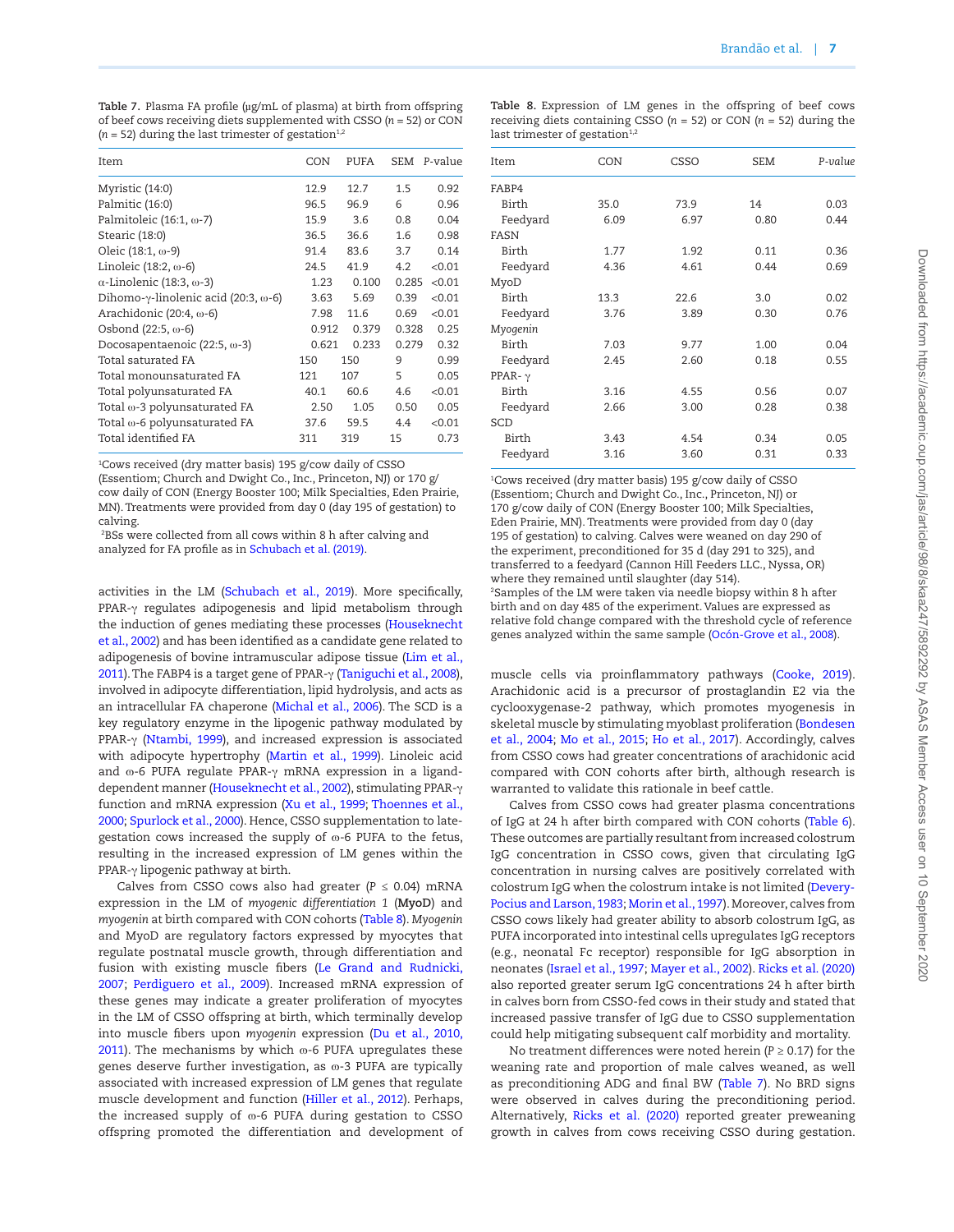This response, however, was mostly noted in primiparous cows and associated with improved milk production from supplementing fat to growing females [\(Bellows, 1999](#page-8-1)), whereas the current experiment used multiparous cows only. Supporting our results, others have also reported similar birth and weaning BW, as well as preconditioning performance in calves from multiparous cows supplemented or not with ω-6 PUFA during gestation ([Banta et al., 2006](#page-8-2)[, 2011](#page-8-3) [Marques et al., 2017\)](#page-10-2). Collectively, calving to preconditioning results indicate that supplementing CSSO to late-gestating beef cows did not impact offspring birth BW and subsequent growth rates compared with CON-supplemented cohorts, despite differences noted in calf plasma FA profile, mRNA expression of LM genes, and IgG concentrations near birth.

#### **Calf feedyard and carcass parameters**

All calves were shipped to the packing plant on day 513 and slaughtered on day 514 of the experiment; hence, days on feed for both treatments was 188 d. A treatment  $\times$  day interaction was detected for the incidence of BRD signs in the feedyard ( $P = 0.03$ ). A greater ( $P \le 0.05$ ) proportion of CON cattle were observed with BRD signs from day 333 to 337 of the experiment (day 8 to 12 after feedyard arrival; [Figure 2\)](#page-7-0), although cumulative BRD incidence did not differ (*P* = 0.16) between treatments ([Table 9\)](#page-8-4). No BRD signs were noted beyond 3 wk of feedyard arrival until slaughter. Nonetheless, the incidence of calves diagnosed with BRD that required a second antimicrobial treatment was less (*P* = 0.03) in calves from CSSO cows, resulting in reduced  $(P = 0.05)$  need of treatments compared with CON ([Table 5\)](#page-5-0). These results indicate improved immunocompetence of calves from CSSO-supplemented cows upon feedyard entry, when BRD incidence is typically elevated [\(Snowder et al., 2006\)](#page-11-10). Such outcomes may be associated with supplemental ω-6 PUFA during gestation, as these FA play critical roles in immune system development, maturation, and function [\(Schmitz and](#page-10-15) [Ecker, 2008;](#page-10-15) [Cooke, 2019](#page-9-23)). Improved immunity of calves from

CSSO cows should also be attributed to their greater plasma IgG concentrations 24 after birth, which positively impact calf immunity later in life [\(Wittum and Perino, 1995\)](#page-11-5).

No treatment effects were detected ( $P \ge 0.33$ ) for mRNA expression of LM genes during the feedyard phase [\(Table 8\)](#page-6-1). The  $C<sub>T</sub>$  values of housekeeping genes also did not differ (*P* ≥ 0.55) between CSSO and CON calves on day 485 (21.73 vs. 21.80 for Β*-actin*, SEM = 0.08; 20.58 vs. 20.58 for r*ibosomal protein S9*, SEM = 0.06; 21.15 vs. 21.19 for the geometrical mean, SEM = 0.04), further validating these mRNA expression analyses. Therefore, CSSO supplementation to late-gestating cows appears to modulate mRNA expression of adipogenic and myogenic genes in the calf LM at birth, without continuing effects later in life when supplemental CSSO or ω-6 PUFA are not provided to offspring. Treatment × sex interactions were detected (*P* ≤ 0.03) for feedyard ADG, final BW, and HCW (Table 9). These responses were greater ( $P \le 0.05$ ) in steers from CSSO cows compared with CON and did not differ (*P* ≥ 0.59) between heifers ([Table 9\)](#page-8-4). The proportion of male calves slaughtered did not differ among treatments (*P* = 0.56) and were equal to the proportion of male calves weaned (Table 7) given that no calf mortality was observed in the feedyard. A treatment effect was detected  $(P = 0.03)$ for carcass LM area, which was greater in calves from CSSO cows compared with CON across sexes [\(Table 9\)](#page-8-4). Different than ADG and HCW, the treatment × sex interaction was not significant for this latter variable  $(P = 0.31)$ . The LM area was greater ( $P = 0.02$ ) in steers and tended to be greater ( $P = 0.10$ ) in heifers from CSSO cows compared with CON cohorts (82.0 vs. 78.5 cm<sup>2</sup> in steers and 82.9 vs. 80.7 cm<sup>2</sup> in heifers, respectively; SEM = 1.1). No treatment differences were detected ( $P \ge 0.43$ ) for the remaining carcass traits evaluated, including marbling and proportion of carcasses graded as Choice ([Table 9\)](#page-8-4). Feedyard results indicate that CSSO supplementation to lategestating beef cows improved BW gain in the male offspring only, but increased LM development across offspring sexes.



<span id="page-7-0"></span>**Figure 2.** Cumulative incidence of BRD, during the initial 3 wk after feedyard arrival, from the offspring of beef cows receiving diets containing CSSO (*n* = 52) or CON (*n* = 52) during the last trimester of gestation. Cows received (dry matter basis) 195 g/cow daily of CSSO (Essentiom; Church and Dwight Co., Inc., Princeton, NJ) or 170 g/cow daily of CON (Energy Booster 100; Milk Specialties, Eden Prairie, MN). Treatments were provided from day 0 (day 195 of gestation) to calving. Calves were weaned on day 290 of the experiment, preconditioned for 35 d (day 291 to 325), and transferred to a feedyard where they remained until slaughter (day 514). Calves were observed daily for respiratory disease signs based on the DART system (Zoetis, Florham Park, NJ) and received medication according to the management criteria of the commercial feedyard. A treatment × day interaction was detected (*P* = 0.03), whereas no BRD incidence was noted beyond 21 d relative to feedyard arrival. Within days,  $*P \le 0.05$ .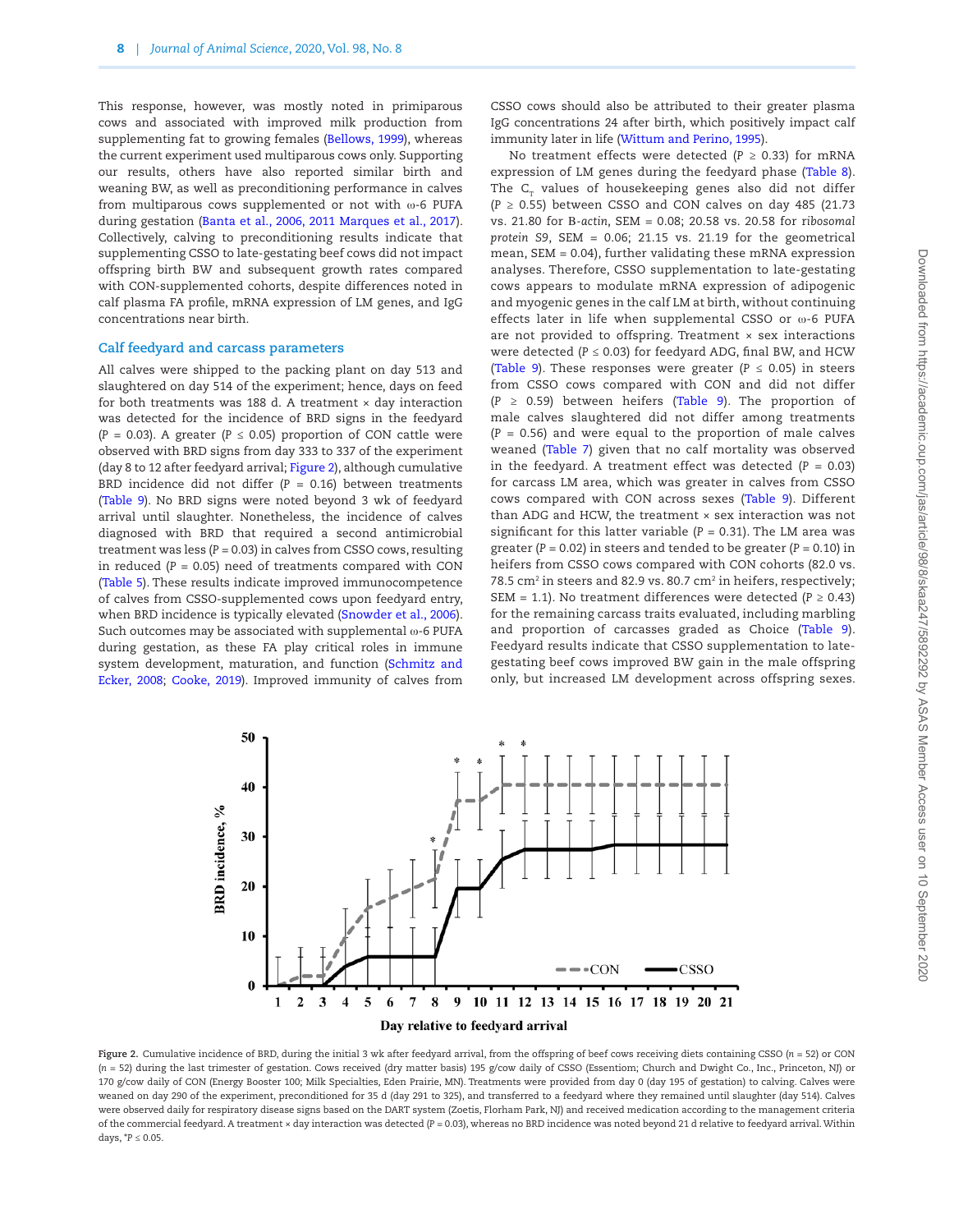<span id="page-8-4"></span>**Table 9.** Feedyard performance and carcass characteristics from offspring of beef cows receiving diets containing CSSO (*n* = 52) or CON ( $n = 52$ ) during the last trimester of gestation<sup>1</sup>

| Item                                                    | CON  | CSSO | <b>SEM</b> | P-value |  |  |  |
|---------------------------------------------------------|------|------|------------|---------|--|--|--|
| Cattle treated for respiratory disease <sup>2</sup> , % |      |      |            |         |  |  |  |
| Once                                                    | 40.5 | 28.4 | 6.7        | 0.16    |  |  |  |
| Twice                                                   | 19.2 | 5.64 | 4.79       | 0.03    |  |  |  |
| Number of antimicrobial                                 | 1.49 | 1.18 | 0.10       | 0.05    |  |  |  |
| treatments required                                     |      |      |            |         |  |  |  |
| ADG, kg/d                                               |      |      |            |         |  |  |  |
| <b>Steers</b>                                           | 1.39 | 1.52 | 0.06       | 0.05    |  |  |  |
| Heifers                                                 | 1.54 | 1.50 | 0.06       | 0.59    |  |  |  |
| Final BW, kg                                            |      |      |            |         |  |  |  |
| <b>Steers</b>                                           | 553  | 579  | 9          | 0.02    |  |  |  |
| Heifers                                                 | 575  | 570  | 9          | 0.66    |  |  |  |
| Carcass characteristics <sup>3</sup>                    |      |      |            |         |  |  |  |
| HCW, kg                                                 |      |      |            |         |  |  |  |
| Steers                                                  | 349  | 365  | 6          | 0.02    |  |  |  |
| Heifers                                                 | 362  | 359  | 6          | 0.66    |  |  |  |
| Backfat, cm                                             | 2.46 | 2.40 | 0.14       | 0.76    |  |  |  |
| $LM$ area, $cm2$                                        | 79.6 | 82.4 | 1.1        | 0.03    |  |  |  |
| Marbling score                                          | 526  | 510  | 15         | 0.47    |  |  |  |
| Yield grade                                             | 3.76 | 3.68 | 0.07       | 0.43    |  |  |  |
| Carcasses grading choice or<br>above, %                 | 85.9 | 88.0 | 4.9        | 0.77    |  |  |  |

1 Cows received (dry matter basis) 195 g/cow daily of CSSO (Essentiom; Church and Dwight Co., Inc., Princeton, NJ) or 170 g/ cow daily of CON (Energy Booster 100; Milk Specialties, Eden Prairie, MN). Treatments were provided from day 0 (day 195 of gestation) to calving. Calves were weaned on day 290 of the experiment, preconditioned for 35 d (day 291 to 325), and transferred to a feedyard (Cannon Hill Feeders LLC., Nyssa, OR) where they remained until slaughter (day 514).

2 Calves were observed daily for respiratory disease signs based on the DART system (Zoetis, Florham Park, NJ) and received medication according to the management criteria of the commercial feedyard. 3 Backfat thickness measured at the 12th rib; marbling score:  $400 = Small<sup>00</sup>, 500 = Model<sup>00</sup>, 600 = Medium<sup>00</sup>; yield grade calculated$ as reported by [Lawrence et al. \(2010\).](#page-10-31)

The reason for the treatment  $\times$  sex interaction on ADG and HCW is unclear, as steers and heifers were equally managed as a single group in the feedyard.

Treatment differences noted in LM area were observed without an equivalent response in MyoD and *myogenin* mRNA expression on day 485 [\(te Pas et al., 1999\)](#page-10-29). However, myogenic factors are downregulated as cattle mature and muscle fibers are fully developed ([Picard et al., 2002](#page-10-30); [Du et al., 2010](#page-9-4); [Schubach](#page-10-4) [et al., 2019](#page-10-4)). Improved feedyard ADG and carcass LM area should also be associated with enhanced immunocompetence of calves from CSSO cows, given that the number of BRD treatments is negatively associated with feedlot performance and carcass merit [\(Blakebrough-Hall et al., 2020\)](#page-9-28). Maternal dietary fat content appears to impact appetite regulation in the offspring [\(Gupta et al., 2009\)](#page-9-29), and greater feed intake of calves from CSSO cows may have contributed to their improved feedyard growth and immunity responses [\(Cooke, 2017](#page-9-30)). Collectively, treatment differences noted in the feedyard support our hypothesis, at least partially, as supplemental CSSO during gestation had beneficial impacts on offspring development via programming effects. Increased marbling was also expected from CSSO supplementation, given the  $\infty$ -6 PUFA effects on adipocyte development ([Houseknecht et al., 2002;](#page-9-20) [Mangrum et al., 2016](#page-10-3); [Schubach et al., 2019\)](#page-10-4) and treatment effects on adipogenic

genes at birth. The major benefits of CSSO supplementation during late gestation, however, were limited to muscle growth. Accumulation of  $\omega$ -6 PUFA into fetal tissues during gestation appears to have enhanced the development of muscle fibers, which translated into increased carcass and LM growth when offspring were provided anabolic feedlot diets ([Harper and](#page-9-3) [Pethick, 2004](#page-9-3)).

#### **Overall conclusions**

Supplementing forage-fed beef cows during late gestation with CSSO did not impact cow performance, calving rate, or calf birth BW. After calving, plasma concentrations of  $\omega$ -6 PUFA were greater in CSSO cows and their offspring, as well as IgG concentrations in the colostrum and in calf plasma, compared with CON cohorts. Calves from CSSO cows were also born with upregulated mRNA expression of adipogenic and myogenic genes in the LM. No treatment differences in offspring growth were observed from birth to weaning and subsequent 35-d preconditioning period. Upon feedyard arrival, offspring from CSSO cows had improved response to BRD antimicrobial treatment, whereas ADG was improved in male offspring and LM area were increased across sexes compared with CON cohorts. These results are indicative of programming effects on postnatal offspring growth and health resultant from CSSO supplementation to late-gestating cows [\(Funston et al.,](#page-9-1) [2010;](#page-9-1) [Marques et al., 2017](#page-10-2)), although CSSO impacts on muscle development vs. adipogenesis and carcass marbling warrant further investigation. Nevertheless, these outcomes indicate that supplementing CSSO to beef cows during pregnancy might be a feasible alternative to optimize offspring productivity, welfare, and carcass merit in beef systems.

## Acknowledgments

Financial support for this research was provided by Church & Dwight Co., Inc. (Princeton, NJ), the Oregon Beef Council, and the National Institutes of Health (# DK112360 to Donald B. Jump). Alice P. Brandão is supported by CAPES, Brazil (#88881.128327/2016-01).

## Conflicts of interest statement

The authors declare no conflict of interest.

## Literature Cited

- <span id="page-8-0"></span>AOAC. 2006. *Official methods of analysis*. 18th ed. Arlington (VA): Association of Official Analytical Chemists.
- <span id="page-8-2"></span>Banta, J. P., D. L. Lalman, F. N. Owens, C. R. Krehbiel, and R. P. Wettemann. 2006. Effects of interval-feeding whole sunflower seeds during mid to late gestation on performance of beef cows and their progeny. *J. Anim. Sci*. **84**:2410–2417. Doi:[10.2527/jas.2005-400](https://doi.org/10.2527/jas.2005-400)
- <span id="page-8-3"></span>Banta, J. P., D. L. Lalman, F. N. Owens, C. R. Krehbiel, and R. P. Wettemann. 2011. Effects of prepartum supplementation of linoleic and mid-oleic sunflower seed on cow performance, cow reproduction, and calf performance from birth through slaughter, and effects on intake and digestion in steers. *J. Anim. Sci*. **89**:3718–3727. Doi[:10.2527/jas.2011-3937](https://doi.org/10.2527/jas.2011-3937)
- <span id="page-8-1"></span>Bellows, R. A. 1999. Some effects of feeding supplemental fat to beef cattle. In Proceedings of the Range Beef Cow Symposium; December 14 to 16, 1999; Greely, CO. Lincoln (NE): University of Nebraska.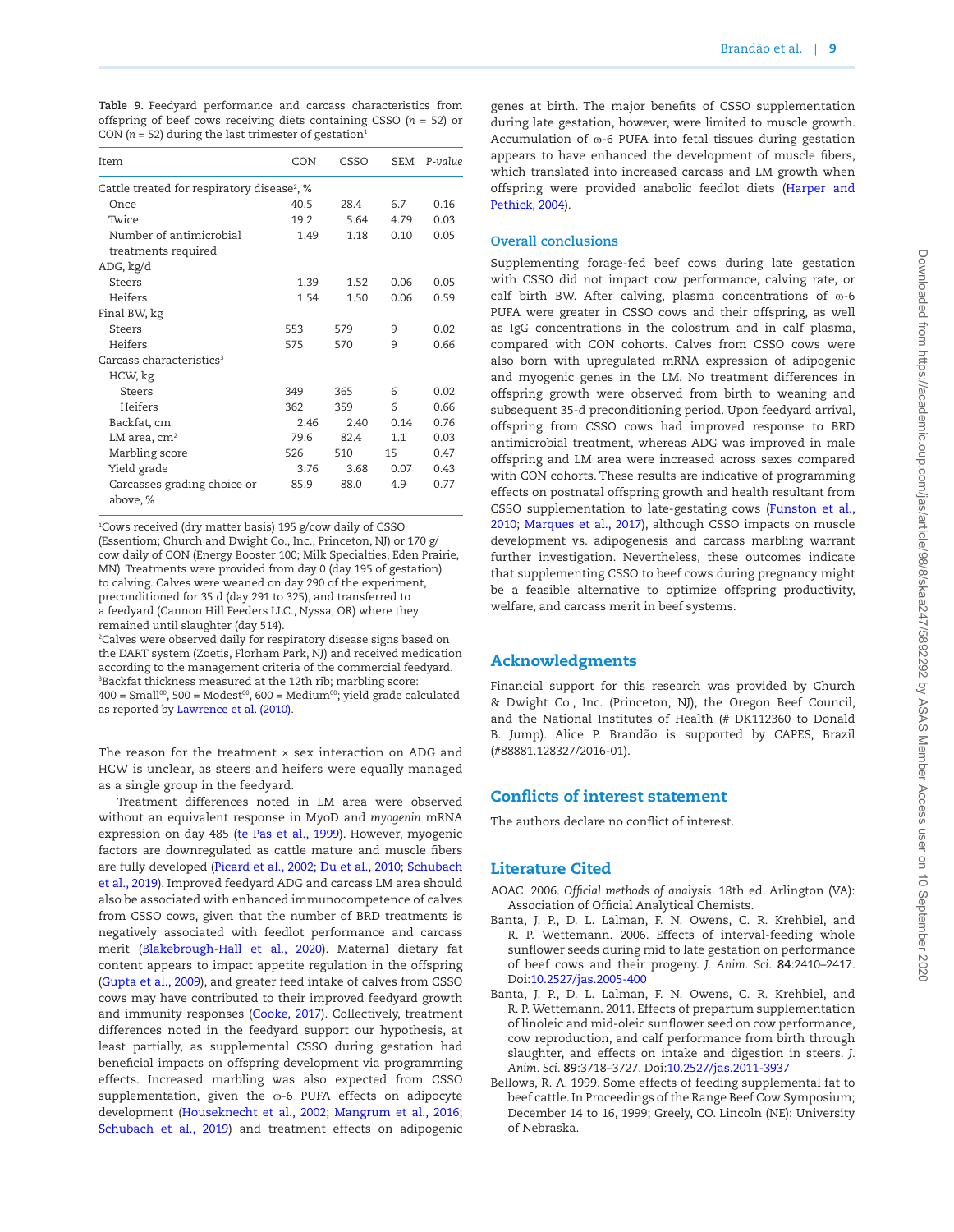- <span id="page-9-9"></span>Berry, B. A., A. W. Confer, C. R. Krehbiel, D. R. Gill, R. A. Smith, and M. Montelongo. 2004. Effects of dietary energy and starch concentrations for newly received feedlot calves: II. Acute-phase protein response. *J. Anim. Sci*. **82**:845–850. Doi:[10.2527/2004.823845x](https://doi.org/10.2527/2004.823845x)
- <span id="page-9-18"></span>Besser, T. E., and C. C. Gay. 1994. The importance of colostrum to the health of the neonatal calf. *Vet. Clin. North Am. Food Anim. Pract*. **10**:107–117. Doi[:10.1016/s0749-0720\(15\)30591-0](https://doi.org/10.1016/s0749-0720(15)30591-0)
- <span id="page-9-19"></span>BIF (Beef Improvement Federation). 2010. *Guidelines for Uniform Beef Improvement Programs*. 9th ed. Raleigh (NC): BIF, North Carolina State University.
- <span id="page-9-28"></span>Blakebrough-Hall, C., J. P. McMeniman, and L. A. González. 2020. An evaluation of the economic effects of bovine respiratory disease on animal performance, carcass traits, and economic outcomes in feedlot cattle defined using four BRD diagnosis methods. *J. Anim. Sci*. **98**:skaa005. Doi:[10.1093/](https://doi.org/10.1093/jas/skaa005) [jas/skaa005](https://doi.org/10.1093/jas/skaa005)
- <span id="page-9-2"></span>Bohnert, D. W., L. A. Stalker, R. R. Mills, A. Nyman, S. J. Falck, and R. F. Cooke. 2013. Late gestation supplementation of beef cows differing in body condition score: effects on cow and calf performance. *J. Anim. Sci*. **91**:5485–5491. Doi[:10.2527/](https://doi.org/10.2527/jas.2013-6301) [jas.2013-6301](https://doi.org/10.2527/jas.2013-6301)
- <span id="page-9-24"></span>Bondesen, B. A., S. T. Mills, K. M. Kegley, and G. K. Pavlath. 2004. The COX-2 pathway is essential during early stages of skeletal muscle regeneration. *Am. J. Physiol. Cell Physiol*. **287**:C475–C483. Doi[:10.1152/ajpcell.00088.2004](https://doi.org/10.1152/ajpcell.00088.2004)
- <span id="page-9-15"></span>Bong, J. J., J. Y. Jeong, P. Rajasekar, Y. M. Cho, E. G. Kwon, H. C. Kim, B. H. Paek, and M. Baik. 2012. Differential expression of genes associated with lipid metabolism in *longissimus dorsi* of Korean bulls and steers. *Meat Sci*. **91**:284–293. Doi:[10.1016/j.](https://doi.org/10.1016/j.meatsci.2012.02.004) [meatsci.2012.02.004](https://doi.org/10.1016/j.meatsci.2012.02.004)
- <span id="page-9-13"></span>Brandão, A. P., R. F. Cooke, K. M. Schubach, E. A. Colombo, G. N. Scatolin, B. Rett, D. B. Jump, and K. G. Pohler. 2020. Using low-moisture molasses-based blocks to supplement Ca salts of soybean oil to forage-fed beef cows. *Transl. Anim. Sci*. **4**:txaa061. Doi:[10.1093/tas/txaa061](https://doi.org/10.1093/tas/txaa061)
- <span id="page-9-12"></span>Brandão, A. P., R. F. Cooke, K. M. Schubach, R. S. Marques, D. W. Bohnert, R. S. Carvalho, N. W. Dias, C. L. Timlin, S. Clark-Deener, J. F. Currin, *et al.* 2018. Supplementing Ca salts of soybean oil after artificial insemination increases pregnancy success in *Bos taurus* beef cows. *J. Anim. Sci*. **96**:2838–2850. Doi:[10.1093/jas/sky156](https://doi.org/10.1093/jas/sky156)
- <span id="page-9-6"></span>Carranza Martin, A. C., D. N. Coleman, L. G. Garcia, C. C. Furnus, and A. E. Relling. 2018. Prepartum fatty acid supplementation in sheep. III. Effect of eicosapentaenoic acid and docosahexaenoic acid during finishing on performance, hypothalamus gene expression, and muscle fatty acids composition in lambs. *J. Anim. Sci*. **96**:5300–5310. Doi[:10.1093/jas/sky360](https://doi.org/10.1093/jas/sky360)
- <span id="page-9-5"></span>Coleman, D. N., K. C. Rivera-Acevedo, and A. E. Relling. 2018. Prepartum fatty acid supplementation in sheep I. Eicosapentaenoic and docosahexaenoic acid supplementation do not modify ewe and lamb metabolic status and performance through weaning. *J. Anim. Sci*. **96**:364– 374. Doi[:10.1093/jas/skx012](https://doi.org/10.1093/jas/skx012)
- <span id="page-9-8"></span>Cook, E. K., M. E. Garcia-Ascolani, R. E. Ricks, S. K. Duckett, G. C. Lamb, N. DiLorenzo, and N. M. Long. 2017. The effect of frequency of supplementing rumen-protected unsaturated fatty acids on blood serum fatty acid profiles in beef heifers and lactating cows. *J. Anim. Sci*. **95**:2977–2985. Doi[:10.2527/](https://doi.org/10.2527/jas.2016.1275) [jas.2016.1275](https://doi.org/10.2527/jas.2016.1275)
- <span id="page-9-30"></span>Cooke, R. F. 2017. Nutritional and management considerations for beef cattle experiencing stress-induced inflammation. *Prof. Anim. Sci*. **33**:1–11. Doi[:10.15232/pas.2016-01573](https://doi.org/10.15232/pas.2016-01573)
- <span id="page-9-23"></span>Cooke, R. F. 2019. Effects on animal health and immune function. *Vet. Clin. North Am. Food Anim. Pract*. **35**:331–341. Doi:[10.1016/j.](https://doi.org/10.1016/j.cvfa.2019.02.004) [cvfa.2019.02.004](https://doi.org/10.1016/j.cvfa.2019.02.004)
- <span id="page-9-7"></span>Cooke, R. F., D. W. Bohnert, B. I. Cappellozza, R. S. Marques, T. DelCurto, and C. J. Mueller. 2014. Incorporation of sexed semen into reproductive management of range

cow-calf operations. *Livest. Sci*. **163**:165–171. Doi:[10.1016/j.](https://doi.org/10.1016/j.livsci.2014.02.015) [livsci.2014.02.015](https://doi.org/10.1016/j.livsci.2014.02.015)

- <span id="page-9-26"></span>Devery-Pocius, J. E., and B. L. Larson. 1983. Age and previous lactations as factors in the amount of bovine colostral immunoglobulins. *J. Dairy Sci*. **66**:221–226. Doi[:10.3168/jds.](https://doi.org/10.3168/jds.S0022-0302(83)81780-9) [S0022-0302\(83\)81780-9](https://doi.org/10.3168/jds.S0022-0302(83)81780-9)
- <span id="page-9-4"></span>Du, M., J. Tong, J. Zhao, K. R. Underwood, M. Zhu, S. P. Ford, and P. W. Nathanielsz. 2010. Fetal programming of skeletal muscle development in ruminant animals. *J. Anim. Sci*. **88**(13 Suppl):E51–E60. Doi[:10.2527/jas.2009-2311](https://doi.org/10.2527/jas.2009-2311)
- <span id="page-9-21"></span>Du, M., J. X. Zhao, X. Yan, Y. Huang, L. V. Nicodemus, W. Yue, R. J. McCormick, and M. J. Zhu. 2011. Fetal muscle development, mesenchymal multipotent cell differentiation, and associated signaling pathways. *J. Anim. Sci*. **89**:583–590. Doi:[10.2527/jas.2010-3386](https://doi.org/10.2527/jas.2010-3386)
- <span id="page-9-10"></span>Fleige, S., and M. W. Pfaffl. 2006. RNA integrity and the effect on the real-time qRT-PCR performance. *Mol. Aspects Med*. **27**:126– 139. Doi[:10.1016/j.mam.2005.12.003](https://doi.org/10.1016/j.mam.2005.12.003)
- <span id="page-9-1"></span>Funston, R. N., D. M. Larson, and K. A. Vonnahme. 2010. Effects of maternal nutrition on conceptus growth and offspring performance: implications for beef cattle production. *J. Anim. Sci*. **88**:E205–E215. Doi[:10.2527/jas.2009-2351](https://doi.org/10.2527/jas.2009-2351)
- <span id="page-9-0"></span>Garcia, M., L. F. Greco, M. G. Favoreto, R. S. Marsola, L. T. Martins, R. S. Bisinotto, J. H. Shin, A. L. Lock, E. Block, W. W. Thatcher, *et al*. 2014. Effect of supplementing fat to pregnant nonlactating cows on colostral fatty acid profile and passive immunity of the newborn calf. *J. Dairy Sci*. **97**:392–405. Doi:[10.3168/jds.2013-7086](https://doi.org/10.3168/jds.2013-7086)
- <span id="page-9-16"></span>Garcia, M., L. F. Greco, A. L. Lock, E. Block, J. E. P. Santos, W. W. Thatcher, and C. R. Staples. 2016. Supplementation of essential fatty acids to Holstein calves during late uterine life and first month of life alters hepatic fatty acid profile and gene expression. *J. Dairy Sci*. **99**:7085–7101. Doi[:10.3168/](https://doi.org/10.3168/jds.2015-10472) [jds.2015-10472](https://doi.org/10.3168/jds.2015-10472)
- <span id="page-9-29"></span>Gupta, A., M. Srinivasan, S. Thamadilok, and M. S. Patel. 2009. Hypothalamic alterations in fetuses of high fat diet-fed obese female rats. *J. Endocrinol*. **200**:293–300. Doi:[10.1677/JOE-08-0429](https://doi.org/10.1677/JOE-08-0429)
- <span id="page-9-3"></span>Harper, G. S., and D. W. Pethick. 2004. How might marbling begin? *Aust. J. Exp. Agric*. **44**:653–662. Doi[:10.1071/EA02114](https://doi.org/10.1071/EA02114)
- <span id="page-9-11"></span>Hess, B. W., G. E. Moss, and D. C. Rule. 2008. A decade of developments in the area of fat supplementation research with beef cattle and sheep. *J. Anim. Sci*. **86**(14 Suppl):E188– E204. Doi[:10.2527/jas.2007-0546](https://doi.org/10.2527/jas.2007-0546)
- <span id="page-9-22"></span>Hiller, B., J. F. Hocquette, I. Cassar-Malek, G. Nuernberg, and K. Nuernberg. 2012. Dietary *n*-3 PUFA affect lipid metabolism and tissue function-related genes in bovine muscle. *Br. J. Nutr*. **108**:858–863. Doi:[10.1017/S0007114511006179](https://doi.org/10.1017/S0007114511006179)
- <span id="page-9-25"></span>Ho, A. T. V., A. R. Palla, M. R. Blake, N. D. Yucel, Y. X. Wang, K. E. G. Magnusson, C. A. Holbrook, P. E. Kraft, S. L. Delp, and H. M. Blau. 2017. Prostaglandin E2 is essential for efficacious skeletal muscle stem-cell function, augmenting regeneration and strength. *Proc. Natl. Acad. Sci. U. S. A*. **114**:6675–6684. Doi:[10.1073/pnas.1705420114](https://doi.org/10.1073/pnas.1705420114)
- <span id="page-9-20"></span>Houseknecht, K. L., B. M. Cole, and P. J. Steele. 2002. Peroxisome proliferator-activated receptor gamma (PPARgamma) and its ligands: a review. *Domest. Anim. Endocrinol*. **22**:1–23. Doi:[10.1016/s0739-7240\(01\)00117-5](https://doi.org/10.1016/s0739-7240(01)00117-5)
- <span id="page-9-17"></span>Hurley, W. L., and P. K. Theil. 2011. Perspectives on immunoglobulins in colostrum and milk. *Nutrients* **3**:442–474. Doi:[10.3390/nu3040442](https://doi.org/10.3390/nu3040442)
- <span id="page-9-27"></span>Israel, E. J., S. Taylor, Z. Wu, E. Mizoguchi, R. S. Blumberg, A. Bhan, and N. E. Simister. 1997. Expression of the neonatal Fc receptor, FcRn, on human intestinal epithelial cells. *Immunology* **92**:69–74. Doi:[10.1046/j.1365-2567.1997.00326.x](https://doi.org/10.1046/j.1365-2567.1997.00326.x)
- <span id="page-9-14"></span>Jeong, J., E. G. Kwon, S. K. Im, K. S. Seo, and M. Baik. 2012. Expression of fat deposition and fat removal genes is associated with intramuscular fat content in *longissimus dorsi* muscle of Korean cattle steers. *J. Anim. Sci*. **90**:2044–2053. Doi:[10.2527/jas.2011-4753](https://doi.org/10.2527/jas.2011-4753)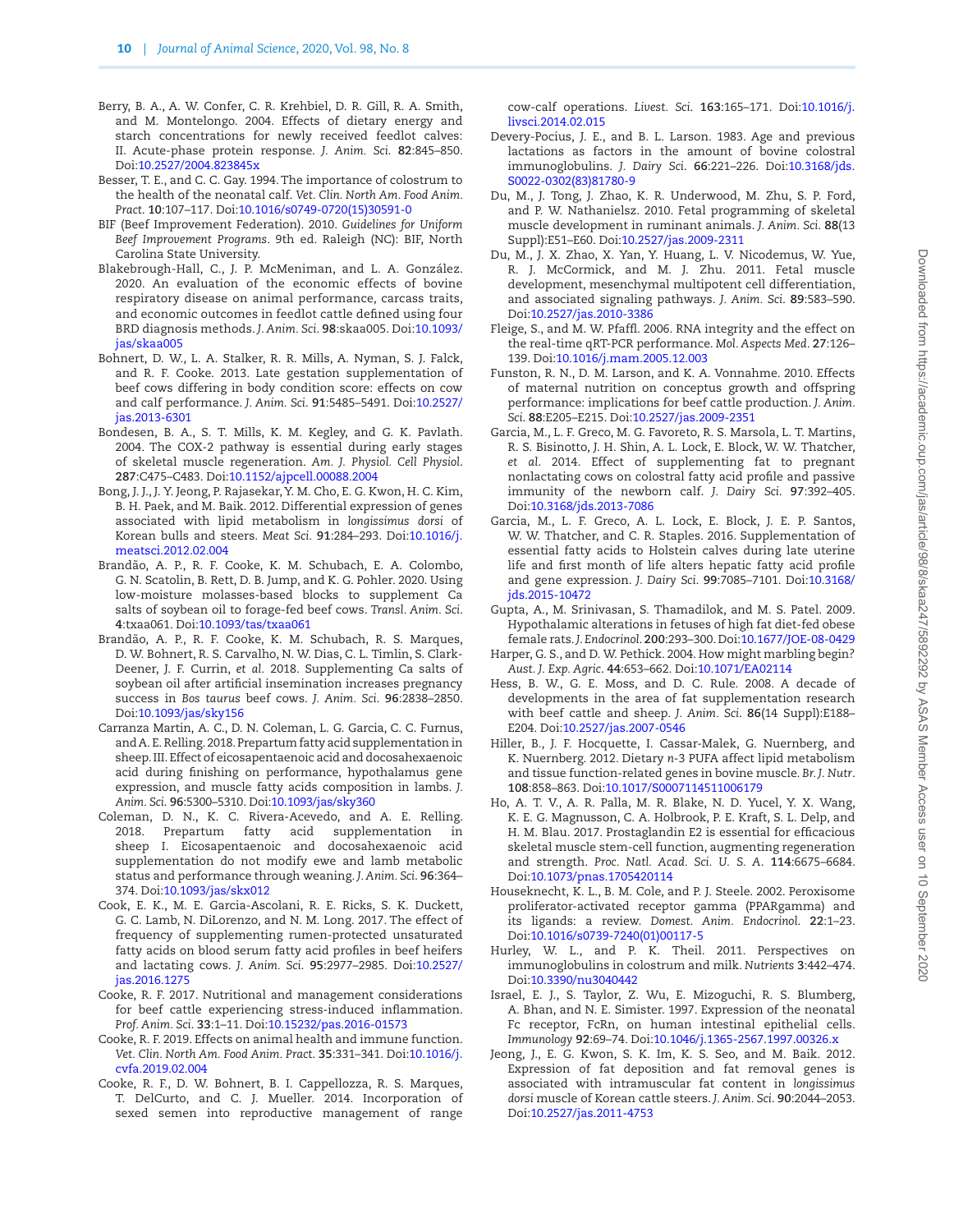- <span id="page-10-11"></span>Klusmeyer, T. H., and J. H. Clark. 1991. Effects of dietary fat and protein on fatty acid flow to the duodenum and in milk produced by dairy cows. *J. Dairy Sci*. **74**:3055. Doi[:10.3168/jds.](https://doi.org/10.3168/jds.S0022-0302(91)78491-9) [S0022-0302\(91\)78491-9](https://doi.org/10.3168/jds.S0022-0302(91)78491-9)
- <span id="page-10-16"></span>Koger, M., and J. H. Knox. 1945. The effect of sex on weaning weight of range calves. *J. Anim. Sci*. **4**:15–19. Doi:[10.2527/jas1945.4115](https://doi.org/10.2527/jas1945.4115)
- <span id="page-10-12"></span>Lake, S. L., T. R. Weston, E. J. Scholljegerdes, C. M. Murrieta, B. M. Alexander, D. C. Rule, G. E. Moss, and B. W. Hess. 2007. Effects of postpartum dietary fat and body condition score at parturition on plasma, adipose tissue, and milk fatty acid composition of lactating beef cows. *J. Anim. Sci*. **85**:717–730. Doi:[10.2527/jas.2006-353](https://doi.org/10.2527/jas.2006-353)
- <span id="page-10-31"></span>Lawrence, T. E., N. A. Elam, M. F. Miller, J. C. Brooks, G. G. Hilton, D. L. VanOverbeke, F. K. McKeith, J. Killefer, T. H. Montgomery, D. M. Allen, *et al.* 2010. Predicting red meat yields in carcasses from beef-type and calf-fed Holstein steers using the United States Department of Agriculture calculated yield grade. *J. Anim. Sci*. **88**:2139–2143. Doi[:10.2527/jas.2009-2739](https://doi.org/10.2527/jas.2009-2739)
- <span id="page-10-24"></span>Le Grand, F., and M. A. Rudnicki. 2007. Skeletal muscle satellite cells and adult myogenesis. *Curr. Opin. Cell Biol*. **19**:628–633. Doi:[10.1016/j.ceb.2007.09.012](https://doi.org/10.1016/j.ceb.2007.09.012)
- <span id="page-10-19"></span>Leiber, F., R. Hochstrasser, H. Wettstein, and M. Kreuzer. 2011. Feed-ing transition cows with oilseeds: effects on fatty acid composition of adipose tissue, colostrum and milk. *Livest. Sci*. **138**:1–12. Doi[:10.1016/j.livsci.2010.11.016](https://doi.org/10.1016/j.livsci.2010.11.016)
- <span id="page-10-13"></span>Li, X. Z., C. G. Yan, Q. S. Gao, Y. Yan, S. H. Choi, and S. B. Smith. 2018. Adipogenic/lipogenic gene expression and fatty acid composition in chuck, loin, and round muscles in response to grain feeding of Yanbian Yellow cattle. *J. Anim. Sci*. **96**:2698– 2709. Doi[:10.1093/jas/sky161](https://doi.org/10.1093/jas/sky161)
- <span id="page-10-20"></span>Lim, D., N. K. Kim, H. S. Park, S. H. Lee, Y. M. Cho, S. J. Oh, T. H. Kim, and H. Kim. 2011. Identification of candidate genes related to bovine marbling using protein-protein interaction networks. *Int. J. Biol. Sci*. **7**:992–1002. Doi[:10.7150/ijbs.7.992](https://doi.org/10.7150/ijbs.7.992)
- <span id="page-10-0"></span>Long, N. M., M. J. Nijland, P. W. Nathanielsz, and S. P. Ford. 2010. The effect of early to mid-gestational nutrient restriction on female offspring fertility and hypothalamic-pituitary-adrenal axis response to stress. *J. Anim. Sci*. **88**:2029–2037. Doi[:10.2527/](https://doi.org/10.2527/jas.2009-2568) [jas.2009-2568](https://doi.org/10.2527/jas.2009-2568)
- <span id="page-10-18"></span>Long, N. M., A. B. Uthlaut, D. C. Rule, P. W. Nathanielsz, and S. P. Ford. 2009. The effects of maternal obesity and high nutrient intake on ovine colostrum nutrient composition. *Proc. West. Sect. Am. Soc. Anim. Sci*. **60**:183–185.
- <span id="page-10-7"></span>Loza, P. L., C. D. Buckner, K. J. Vander Pol, G. E. Erickson, T. J. Klopfenstein, and R. A. Stock. 2010. Effect of feeding combinations of wet distillers grains and wet corn gluten feed to feedlot cattle. *J. Anim. Sci*. **88**:1061–1072. Doi[:10.2527/](https://doi.org/10.2527/jas.2009-2190) [jas.2009-2190](https://doi.org/10.2527/jas.2009-2190)
- <span id="page-10-3"></span>Mangrum, K. S., G. Tuttle, S. K. Duckett, G. S. Sell, C. R. Krehbiel, and N. M. Long. 2016. The effect of supplementing rumen undegradable unsaturated fatty acids on marbling in early-weaned steers. *J. Anim. Sci*. **94**:833–844. Doi[:10.2527/](https://doi.org/10.2527/jas.2015-9809) [jas.2015-9809](https://doi.org/10.2527/jas.2015-9809)
- <span id="page-10-2"></span>Marques, R. S., R. F. Cooke, M. C. Rodrigues, A. P. Brandão, K. M. Schubach, K. D. Lippolis, P. Moriel, G. A. Perry, A. Lock, and D. W. Bohnert. 2017. Effects of supplementing calcium salts of polyunsaturated fatty acids to late-gestating beef cows on performance and physiological responses of the offspring. *J. Anim. Sci*. **95**:5347–5357. Doi[:10.2527/jas2017.1606](https://doi.org/10.2527/jas2017.1606)
- <span id="page-10-1"></span>Marques, R. S., R. F. Cooke, M. C. Rodrigues, P. Moriel, and D. W. Bohnert. 2016. Impacts of cow body condition score during gestation on weaning performance of the offspring. *Livest. Sci*. **191**:174–178. Doi:[10.1016/j.livsci.2016.08.007](https://doi.org/10.1016/j.livsci.2016.08.007)
- <span id="page-10-23"></span>Martin, G. S., D. K. Lunt, K. G. Britain, and S. B. Smith. 1999. Postnatal development of stearoyl coenzyme A desaturase gene expression and adiposity in bovine subcutaneous adipose tissue. *J. Anim. Sci*. **77**:630–636. Doi[:10.2527/1999.773630x](https://doi.org/10.2527/1999.773630x)
- <span id="page-10-28"></span>Mayer, B., A. Zolnai, L. V. Frenyó, V. Jancsik, Z. Szentirmay, L. Hammarström, and I. Kacskovics. 2002. Redistribution of the sheep neonatal Fc receptor in the mammary gland

around the time of parturition in ewes and its localization in the small intestine of neonatal lambs. *Immunology* **107**:288– 296. Doi[:10.1046/j.1365-2567.2002.01514.x](https://doi.org/10.1046/j.1365-2567.2002.01514.x)

- <span id="page-10-21"></span>Michal, J. J., Z. W. Zhang, C. T. Gaskins, and Z. Jiang. 2006. The bovine fatty acid binding protein 4 gene is significantly associated with marbling and subcutaneous fat depth in Wagyu × Limousin F2 crosses. *Anim. Genet*. **37**:400–402. Doi:[10.1111/j.1365-2052.2006.01464.x](https://doi.org/10.1111/j.1365-2052.2006.01464.x)
- <span id="page-10-26"></span>Mo, C., R. Zhao, J. Vallejo, O. Igwe, L. Bonewald, L. Wetmore, and M. Brotto. 2015. Prostaglandin E2 promotes proliferation of skeletal muscle myoblasts via EP4 receptor activation. *Cell Cycle* **14**:1507–1516. Doi[:10.1080/15384101.2015.1026520](https://doi.org/10.1080/15384101.2015.1026520)
- <span id="page-10-27"></span>Morin, D. E., G. C. McCoy, and W. L. Hurley. 1997. Effects of quality, quantity, and timing of colostrum feeding and addition of a dried colostrum supplement on immunoglobulin G1 absorption in Holstein bull calves. *J. Dairy Sci*. **80**:747–753. Doi:[10.3168/jds.S0022-0302\(97\)75994-0](https://doi.org/10.3168/jds.S0022-0302(97)75994-0)
- <span id="page-10-14"></span>Muroya, S., I. Nakajima, and K. Chikuni. 2002. Related expression of MyoD and Myf5 with myosin heavy chain isoform types in bovine adult skeletal muscles. *Zoolog. Sci*. **19**:755–761. Doi:[10.2108/zsj.19.755](https://doi.org/10.2108/zsj.19.755)
- <span id="page-10-17"></span>Noble, R. C., J. H. Shand, J. T. Drummond, and J. H. Moore. 1978. "Protected" polyunsaturated fatty acid in the diet of the ewe and the essential fatty acid status of the neonatal lamb. *J. Nutr*. **108**:1868–1876. Doi:[10.1093/jn/108.11.1868](https://doi.org/10.1093/jn/108.11.1868)
- <span id="page-10-6"></span>NRC. 2000. *Nutrient requirements of beef cattle*. 7th ed. Washington (DC): National Academy Press.
- <span id="page-10-22"></span>Ntambi, J. M. 1999. Regulation of stearoyl-CoA desaturase by polyunsaturated fatty acids and cholesterol. *J. Lipid Res*. **40**:1549–1558.
- <span id="page-10-9"></span>Ocón-Grove, O. M., F. N. T. Cooke, I. M. Alvarez, S. E. Johnson, T. L. Ott, and A. D. Ealy. 2008. Ovine endometrial expression of fibroblast growth factor (FGF) 2 and conceptus expression of FGF receptors during early pregnancy. *Domest. Anim. Endocrinol*. **34**:135–145. Doi[:10.1016/j.domaniend.2006.12.002](https://doi.org/10.1016/j.domaniend.2006.12.002)
- <span id="page-10-29"></span>te Pas, M. F., A. Soumillion, F. L. Harders, F. J. Verburg, T. J. van den Bosch, P. Galesloot, and T. H. Meuwissen. 1999. Influences of myogenin genotypes on birth weight, growth rate, carcass weight, backfat thickness, and lean weight of pigs. *J. Anim. Sci*. **77**:2352–2356. Doi:[10.2527/1999.7792352x](https://doi.org/10.2527/1999.7792352x)
- <span id="page-10-25"></span>Perdiguero, E., P. Sousa-Victor, E. Ballestar, and P. Muñoz-Cánoves. 2009. Epigenetic regulation of myogenesis. *Epigenetics* **4**:541– 550. Doi[:10.4161/epi.4.8.10258](https://doi.org/10.4161/epi.4.8.10258)
- <span id="page-10-30"></span>Picard, B., L. Lefaucheur, C. Berri, and M. J. Duclos. 2002. Muscle fibre ontogenesis in farm animal species. *Reprod. Nutr. Dev*. **42**:415–431. Doi[:10.1051/rnd:2002035](https://doi.org/10.1051/rnd:2002035)
- <span id="page-10-5"></span>Ricks, R. E., E. K. Cook, and N. M. Long. 2020. Effects of supplementing ruminal-bypass unsaturated fatty acids during late gestation on beef cow and calf serum and colostrum fatty acids, transfer of passive immunity, and cow and calf performance. *Appl. Anim. Sci*. **36**:271–284. Doi:[10.15232/aas.2019-01900](https://doi.org/10.15232/aas.2019-01900)
- <span id="page-10-8"></span>Rodrigues, M. C., R. F. Cooke, R. S. Marques, S. A. Arispe, D. H. Keisler, and D. W. Bohnert. 2015. Effects of oral meloxicam administration to beef cattle receiving lipopolysaccharide administration or vaccination against respiratory pathogens. *J. Anim. Sci*. **93**:5018–5027. Doi[:10.2527/jas.2015-9424](https://doi.org/10.2527/jas.2015-9424)
- <span id="page-10-10"></span>Salehi, R., M. G. Colazo, M. Oba, and D. J. Ambrose. 2016. Effects of prepartum diets supplemented with rolled oilseeds on calf birth weight, postpartum health, feed intake, milk yield, and reproductive performance of dairy cows. *J. Dairy Sci*. **99**:3584– 3597. Doi[:10.3168/jds.2015-10186](https://doi.org/10.3168/jds.2015-10186)
- <span id="page-10-15"></span>Schmitz, G., and J. Ecker. 2008. The opposing effects of *n*-3 and *n*-6 fatty acids. *Prog. Lipid Res*. **47**:147–155. Doi:[10.1016/j.](https://doi.org/10.1016/j.plipres.2007.12.004) [plipres.2007.12.004](https://doi.org/10.1016/j.plipres.2007.12.004)
- <span id="page-10-4"></span>Schubach, K. M., R. F. Cooke, A. P. Brandão, O. A. de Sousa, T. F. Schumaher, D. B. Jump, K. G. Pohler, D. W. Bohnert, and R. S. Marques. 2019. Supplementing calcium salts of soybean oil to beef steers early in life to enhance carcass development and quality1 . *J. Anim. Sci*. **97**:4182–4192. Doi[:10.1093/jas/skz272](https://doi.org/10.1093/jas/skz272)